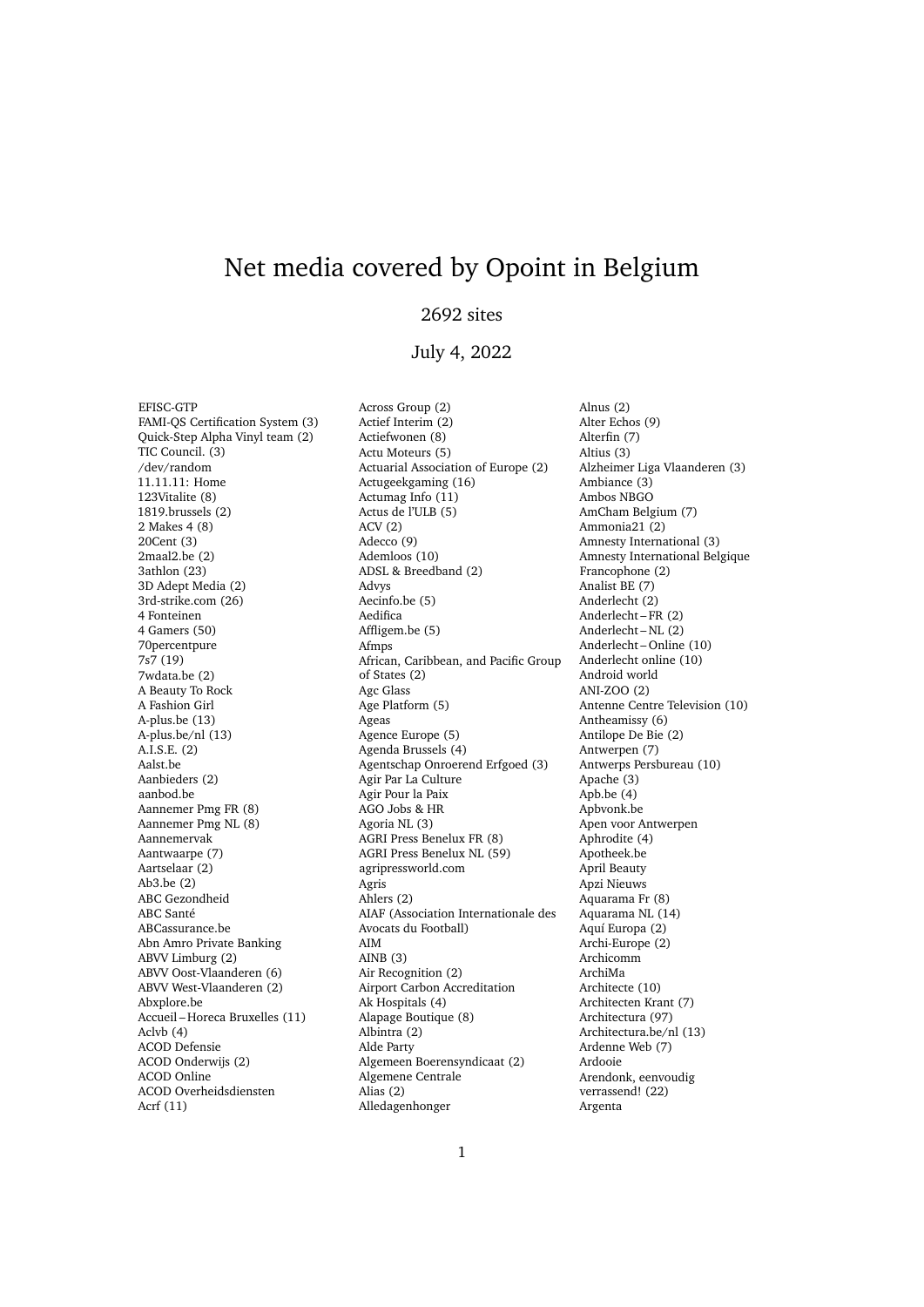#### **Opoint Technology** Part of Infomer

Argus NL (9) Argus Pmg.be (8) Armonea Fr (2) Armonea Nl (2) Army Recognition (13) Artdependence (4) Arts Scéniques (2) Artsenkrant (9) Artsetpublics.be Artsplastiques.cfwb.be Arval Nl As-eupen.be (9) Ascookedbyginger.be (22) Assembly of European Regions (19) Assistantclub.be Association Belge des Syndicats Médicaux (2) Association des journalistes professionnels (3) assos-store.be (2) Assuralia France (2) Assuropolis Astel  $(4)$ Astma en Allergiekoepel vzw (2) Atelierdegriff (4) Athleduweb.be (7) atlas-autos.be AtletiekNieuws (12) Atmo Au gout d'Emma (4) Auderghem (3) Audi veys Audiovideo2day (8) Auto Trends (5) Auto4X4 en roues libres (25) Auto55 (190) Auto55.be en Francais (3) AutoBuzz (6) Autodelen (3) Autofans (4) Autogids (130) AutoJunior (21) Automania (140) Automaniacs.be (5) Automation magazine (FR) (3) Automation-Magazine (NL) (6) Autonieuws (18) Autoprova.be (18) AUTOS (3) AutoScout24 (9) Autosport. (10) Autosportkrant (5) Autosportnieuws (24) Autosportwereld.be (39) AutoWereld (4) Auxipress (2) AVBS (2) AVEC Poultry (2) Avelgem Avenue Montaigne Avere (3) Aviapartner

Aviation24.be AViQ Avocado van de Duivel (36) Avs (4) Awaymagazine.be Awex (2) AWIPH AZ Delta (2) Azap Medias (3) À l'Avant-Garde – Site d'actualités sur la Défense belge (10) Ça Nous Goûte (11) B2 Le Club (42) Baarle-Hertog Baby.be BACHI Bags Magazine FR (5) Bags Magazine NL (5) Bahamontes (2) Baker Tilly Belgium Bakery(fr)  $(16)$ Bakery(nl) (15) Balen.be (152) Baluchon Alzheimer (2) Bancompare (8) Bankshopper.be Baronesso Barry Callebaut (2) Bati-Info (40) Bativox (2) Bazar Magazin (8) Be fit be Awesome (3) Be-Mobile (2) Bea.gov (2) BEAMA (2) BeAutomotive Beauty Etc Beauty Treasures Beautybizz.be (7) Beautylicious (16) BeautyLoves Beautytalk bebalanced-kinepraktijk.be Beci NL (12) BeCompta (2) Bee.eu Beer.be (3) Beernem.be (2) Beerschot.be Beerse.be Beersel.be (2) Begijnendijk.be BehindTheBlinds (3) Bekaert (4) Bekendvlaanderen.be (7) Bekkevoort.be Belga (2) Belga News Agency NL (3) Belgapom **Belgapress** Belgian Dandy Belgian Taste Buds

BelgianCowboys Belgianmilitaryinterests (5) Belgicatho (26) Belgieninfo (27) BelgiqueMobile (10) Belgisch Nucleair Forum (2) Belgische Sommeliersgilde (2) Belgische Tuincentra Vereniging belgium Fr Belgium.be (2) Belgium.be FR (3) Belgiumcloud (5) Belgiumsoccer.be (3) Bellemaman (5) Belrtl Ben Goes Places Ben Weyts (3) Benelux (4) Beobank BePax Beperfect.be (12) Berchem.brussels/fr (2) Berchem.brussels/nl (3) Beringen.be Berlaar.be Berlare.be Bestofhighend (8) Beurs Beursduivel.be (11) Beursgazet (3) Beweging.net Bey Of Travel BeyondGaming  $B$ ftp  $(2)$ Biere Grand Cru NL Bieregrandcru.be FR (2) Bilzen (3) Bim-platform (5) Binnenvaartkrant (8) Bio Mijn Natuur (2) Bioenergy Europe BioForum Biogas-e.be Bioinfo (5) Bioutibox.be Biovox.eu (3) Bjcem BJMO (7) Blankenberge Blits Lokaal Blixt Blog Mediamarkt FR (6) Blog.mediamarkt.be (6) Blog.sparkoh.be (9) Blog.whivie.be Blogit (8) BlogVivant (4) Blogzine Bloovi (7) Blue-bike (3) Bluepixlmedia BNP Paribas Fortis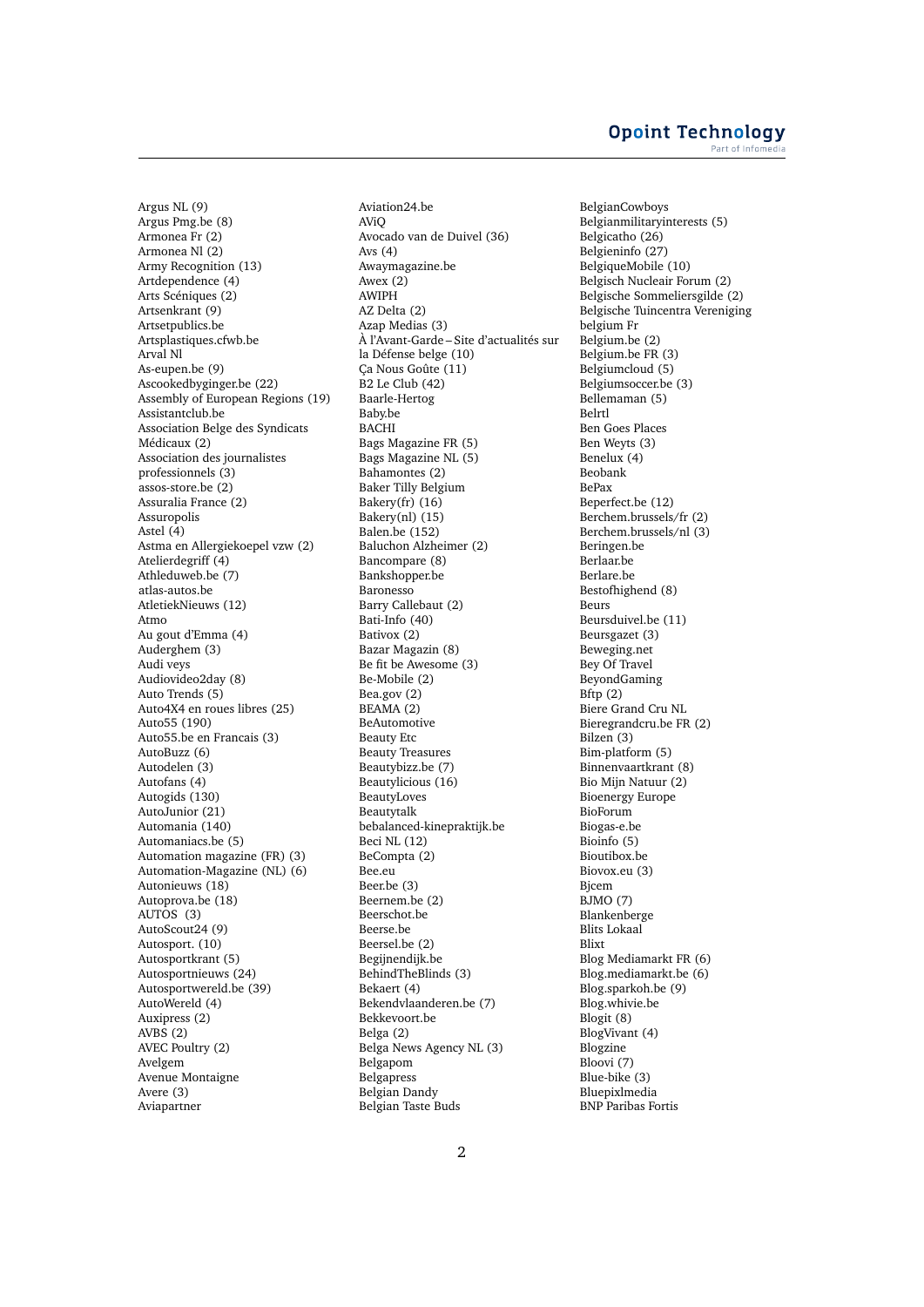Bo Magazine (12) Boardroom Bocholt Boechout (2) Boerenbond (2) Bois Fordaq (14) Bom Dia Bélgica (9) Bond Beter Leefmilieu Bonheiden Bonus Paris Sportifs (3) Boom Boombarstic.be (4) Boortmeerbeek Boot Magazine (3) Bopro BorderLex (62) Borealis (2) Borgloon Bornem (2) Borsbeek.be (2) Botanique (2) Boulettes Magazine (21) Bourse24.be (9) Boutersem.be (2) Bouw & Wonen (40) Bouwen aan vlaanderen Bouwinfo (158) Bouwjournalist.be Bouwkroniek (46) Bouwmat Bouwunie (3) Bpie (2) Bprca.be (2) Braine le Comte (2) Braine-lalleud.be Brakel.be branchesculture.com (14) Brasschaat.be Brecht.be (2) Bredene.be Bree.be (2) Brewers of Europe (3) BRF.online (45) bricozone.be BritishChamber Brood & Banket Bru Actualiteit Agentschap Vzw (11) Bruegel (3) Bruid & Bruidegom Magazine Brussel (2) Brusselblogt.be Brussels Airport Website Brussels Diplomatic (12) Brussels Express (68) Brussels In View Brussels Is Burning Brussels is yours (11) Brussels Smart City (2) Brussels Times (16) Brussels-Star (19) Brussels.Marketing BrusselsLife (3)

Brusselsmorning.com (7) Bruxelles (2) Bruxelles bondy blog Bruxelles Ma Belle (3) Bruxelles Métropole FR (12) Bruxelles-city-news.be (66) Bruxelles-J (2) Bruxelles.news (11) Bruzz (22) Btb Abvv (2) Bubble Trouble (7) Buggenhout (3) Buildup Bunnies Unleashed Business AM (9) Business Europe (2) Business TechPulse (6) Business Vlaanderen (46) Businessam (11) Buurt aan de Stroom (7) Buurtsuper (4) Bx1.be (10) Bxlblog (46) By Ruxandra Byebyecheeseburger.be (5) C.E.O.M CADTM (34) Cadtm Francais (38) Cafecosmetique (7) Callant Camer-sport (6) Camer.be (15) Campus.be-FR (7) Can Europe (20) Canal Zoom (31) Capricorn Venture Partners (2) Captured By V Car Fix NL (8) Car Journalism (3) Carbon Market Watch (9) Cardif (2) Carfix FR (8) Caroline VML – Food & Travel blog (3) Carolines blog CarsBase (2) Cartoon-Productions (36) Carview Automotive (6) Cathobel (3) CBIP (2) CCI Liège Verviers Namur CCI mag ' CCILB (2) ccli CCRE : home (5) cda-petiteschoses **Cdenv** Cec Belgique (2) **CECE** Ceep (2) Ceep.be

Cefic – European Chemical Industry Council (2) Cenelec Centr.org (2) Centre d'Action Laïque (6) Centre for European Policy Studies (2) Centrum voor Beeldexpressie (2) CEO's 4 Climate (2) CER Cerclebrugge.be (2) Cerdt (9) Cesi Cesi (3) Cevora (4) CF-Network CG Concept (29) Channel belgium (FR) (3) Channel belgium (NL) (3) Charlie Chase (7) Chebe Recipes Check Out Sam (2) Checkcheckcheck.be (2) Chefs & Meesters (6) Cherie Belgique Cherry Blossom Chinasquare (28) Christelijke Mutualiteit Chroniques Vineuses Cibliga Vzw Cindy Franssen (2) Cine Tele Revue (6) Cinea Cinebel (2) Cinecult (6) Cinenews.be (2) Cinergie.be Cineuropa (16) Cineuropa FR (12) Cinevox – FR (17) Cinopsis (6) Cionet Circubuild.be (2) citroen.be (2) citydev.brussels (2) **CityZine** Claeys & Engels ClarabyClara Classic car passion (6) Classic Motor Action Clickx.be (40) Climate Action (2) Clinical Laboratory Clint (9) Cloclo (6) Club Brugge K.V. (4) Clubracer cms.confederatiebouw.be (2) CNCD 11.11.11 (7) Cobepa Cobo Systems (4)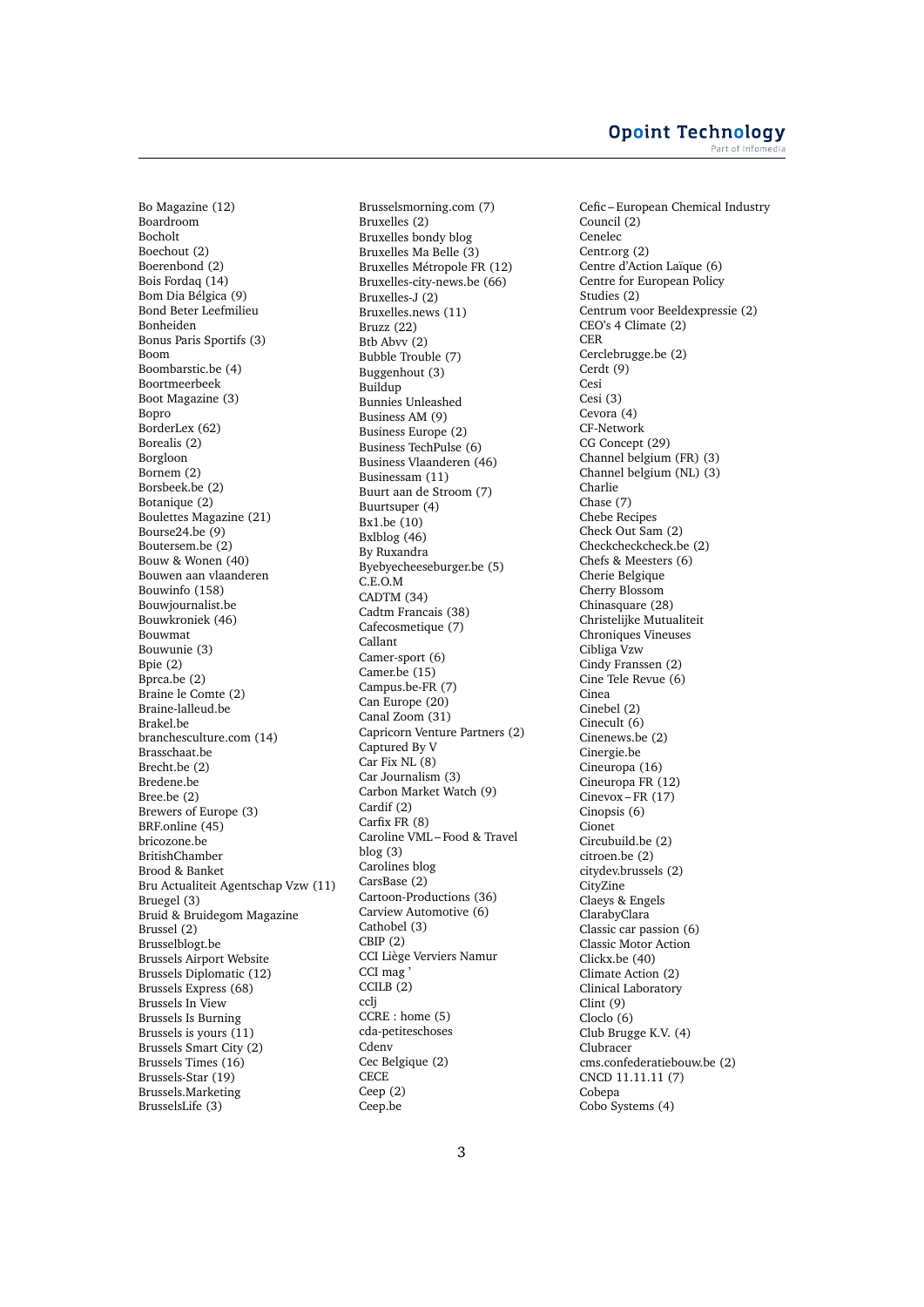Coffeeklatch COLLECT Arts Antiques Auctions Comeos for commerce and services (3) Commune de Ganshoren – FR (2) Communicatiemannen Computable (13) Computertaal (29) Concertmonkey.be (3) Concertnews (10) Confederation of European Paper Industries (5) Confederationbois.be/fr Congo Indépendant (9) CongoForum (14) Conseil Central de l'Economie Conseil de la Musique (2) Consilium – European Union (4) Construire la Wallonie (6) Contentimento Cook'n'Roll Cookameal (20) Cool and Comfort (5) Cool and Comfort FR (3) Cooltechnics(FR) Cooltechnics(NL) Corporate Europe Observatory (2) Cost.eu (2) Counter-balance.org (2) Couple Of Pixels Covenant of Mayors (2) Coverr (4) CPME (2) Creative Criminals Creg (2) Crelan Crescendo Magazine (2) Crisis Group (3) CropLife International (3) Cruisetotravel.com Crystal's Reviews Cuizine.be Culinaireambiance (4) Culipress.be (3) Culture Kultuur (2) Cultuurinbeeld.be (7) Cutting Edge (10) **CXO** Cybersecurity Observatory Cyclelive Magazine (3) cycling.be (2) CyclismeRevue (8) Daily Science Brussels FR Daily Science Brussels NL (23) Dailybits.be (5) Dailyscience.be (13) DaldeWolf Damme.be DaMusic (4) Dansende Beren (11) Dark Vision Hardware (3) Datanews.be (6)

Décoration (French) (9) Délicatesse(FR) (18) DBB Defenso (2) de Apotheker (6) De Boekenkast De Coxydsche Gazette, nieuws van de Westkust De Defensa (7) De Film Blog De Koep De Kust De Lage Laden (4) De Morgen (32) De nieuwe inspiratietool van Stijlvol Wonen De Nwe Tijd De Onderneming FR (7) De Onderneming NL (6) De Poort (2) De Rijkste Belgen (3) De Roma De Smaak van de Horeca De Specialist (9) De Standaard (71) De Stripspeciaal Zaak (2) De tafel van Tine (10) De Tijd (121) De Vlaamse Waterweg nv De Witte Raaf De Zondag (10) Debestuurder.be (2) debouwschil.be (5) Decleor EN Decoidees (8) Decoratie (9) Decoration Decostyle.info (6) Decozine Deddy and co dederdelong.be (5) Degroof Petercam (2) Dehaan.be (2) Deinze.be (2) DeinzeOnline Delicatesse(NL) (19) Delijn (2) Deloitte Legal (2) Deloonwerker (20) Delvinico.be (2) Demandez Le Programme (4) Denderleeuw.be (2) Dendermonde.be Dentergem.be (2) Depanne.be Departement EWI (2) Departement Landbouw en Visserij (2) Department of Electronics and Information Systems (6) Depinte.be (2) Derand (2) Design Addict (2)

Dessel.be (2) Destelbergen.be (2) Destination Food Deugenieten Deutsche Bank (2) devijfdegevel.be/nl (6) DeWereldMorgen.be (19) Dezuidrandgids (36) DG Retail DICHTBIJ & VER WEG Diem25 (3) Diepenbeek.be (2) Digilover Digimedia NL (10) Digimedia.be FR (4) Digital Music Europe DIGITALEUROPE Dimension FR (6) Dimension NL (9) Diplomatic-world.com (2) Disarm (4) Disco Naïveté Diskidee (13) Distrac.com DivercityMag (30) Dkv Dmvino.be (7) DNS Belgium Dobbit (174) Dolce world FR (2) Domus Medica (2) Donna Caramella (24) Doorbraak wijn (3) Doorbraak.be (37) Doorgelicht Double Strainger drinklipstick.be (4) Drivetime.be (3) DRIVR (58) DRK Droit & Technologie Droit Belge (2) Dubo Limburg.be DVD Info (41) DVO (7) DVV Verzekeringen Dwire (40) E bike News (4) E-gezondheid.be (96) E-malt (9) E-sante.be (91) Ease-storage.eu Eating (4) Eating Blog (2) Eén EBAA – European Business Aviation Association (3) Ebcd (2) Ebe-biopharma (2) Ebem Ebn Ebsummits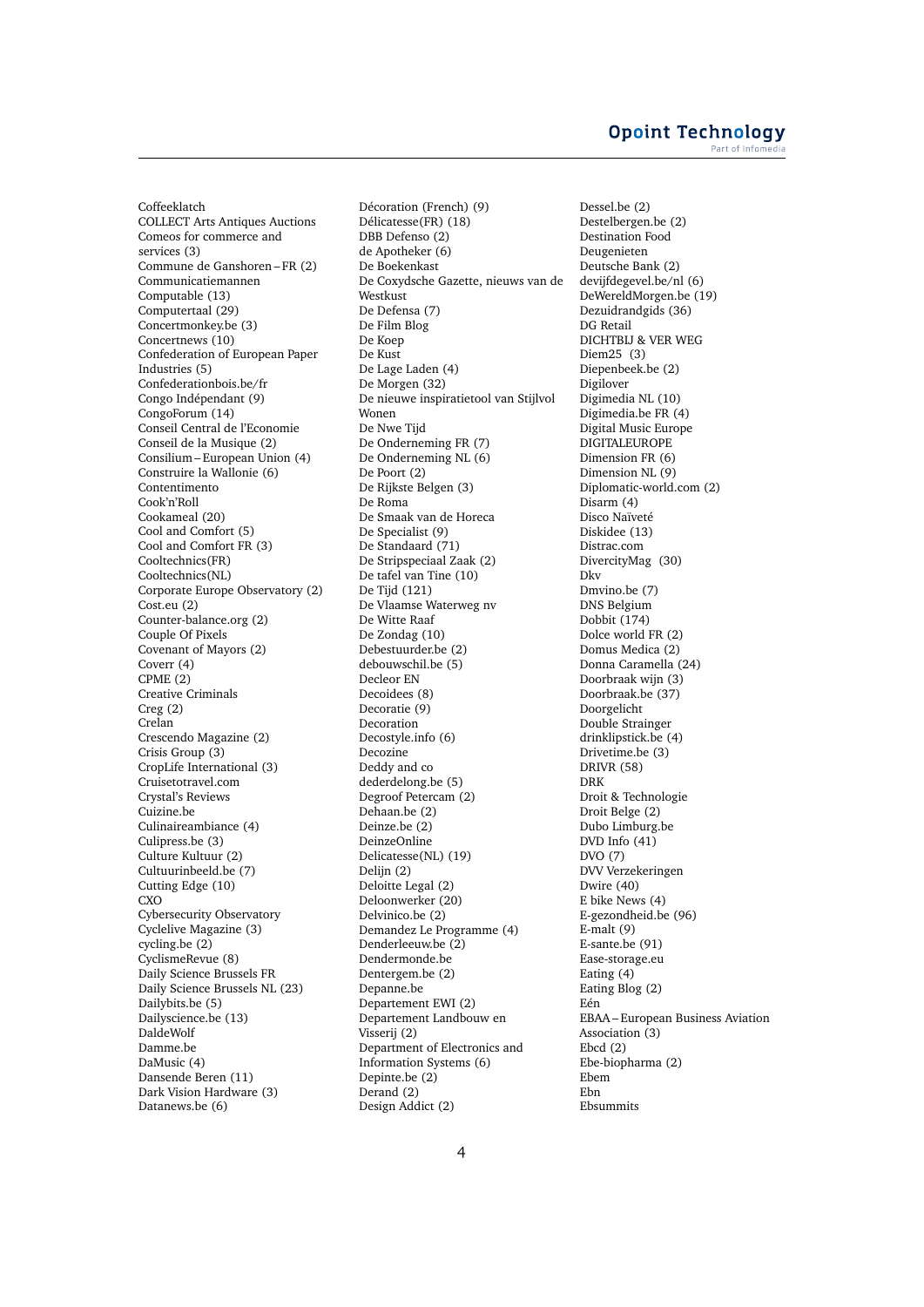ECF (3) ECHOScoiffure Eco Tips Eco-mobiel (3) Eco-mobiel (3) Ecobouwers (2) Ecoconso.be (17) Ecole polytechnique de Bruxelles Ecolo (2) Ecommerce Europe (3) Ecommerce News Economieblog (7) Ecorama Luxembourg (25) Ecotips (7) Ecta $(2)$ Edana (2) Editiepajot (23) Edsoforsmartgrids.eu Education, Audiovisual and Culture Executive Agency (2) EE Times Europe (14) Eeb.org/events (2) Een Beetje Beter Een lepeltje lekkers EeNews Analog Design Center (10) eeNews Automotive (2) EeNews Embedded (9) eeNews Power (11) Eesc (3) Efama (2) Effat (10) Efiees (2) EFMD (2) EFPIA (4) EFRAG: European Financial Reporting Advisory Group (2) EFTA Surveillance Authority Egear (3) Egec $(2)$ Egmont Group Egmont Institute (3) Ehima Ei-ie.org Electricien(FR) Elegis Elektricien (NL) (9) Elektricien(Nl) Elektricien-Pmg FR (9) Elektrozine.be (5) Elettronew Elidesc Elien's Cuisine (2) Eline Rey (13) Elizawashere Elle België (8) Elle Belgique (35) elle milla blog (11) Elle Vit ElleMixe Ellen is My Name Eltis.org (3) Elysian Moment

EMIS (2) Emmaus Empty the Fridge En Marche (16) En voiture Simone Enboucle Encompass (2) Eneco  $(13)$ Energieleveranciers vergelijken (2) Energiesparen (2) Energy Charter Energy Efficiency in Industrial Processes Energy Post (13) Energycoalition (2) Enfantsbienvenus.be (123) Enfnts Terribles magazine (9) Engie Electrabel.be (3) EngineeringNet.be (19) Enola.be (14) Enseignons.be (2) Entreleslignes.be (3) Entrepreneur-Pmg FR (10) Entreprise Agricole (20) Entrr (2) Entsoe (3) Envicas bvba (2) Eos Tracé (2) Eos Wetenschap (9) Epic Place Epicurien (3) Epsu.org ePURE (3) Equ.Lifestyle Equal Times (6) Equibel Equihorse Equipment construction (7) Equnews (16) Equnews (12) ERC: European Research Council (3) ERF Ericboschman ERT Erticonetwork.com (6) ESDAC (2) ESISC Espaces Publics Numeriques de Wallonie Essenscia (2) Essentielle Vino (4) Essevee.be (2) Ester Depret (8) Etcetera (4) Etion.be (3) ETNO (European Telecommunications Network Operators' Association) (2) Etvonweb Etwie.be EU Neighbourhood Info Centre (4) EU Neighbours

EU Politicalreport (27) Eu-Chronicle (6) EU-nited (3) EUA (2) Eubia.org (2) Euchronicle EUobserver (4) EurActiv.com (138) Eureau.org Euregio Maas (2) Eurelectric Eurid.eu Euro Chlor (4) Euro Ncap (2) Eurobitume Eurocities (2) Eurocontrol Eurodressage (12) Eurofins (4) Eurogas.org Eurogroup for Animals (2) EuroHealthNet (2) Euroheat & Power (8) Europ Assistance Blog (11) EuropaBio (2) Europäische Kommission (4) European AIDS Treatment Group (3) European Anti-Fraud Office (3) European Association of Co-operative Banks (5) European Automobile Manufacturers' Association European Banking Federation (2) European Banking Institute (2) European Biodiesel Board European Boating Industry (2) European Cancer Organisation European Capital Markets Institute European Centre for International Political Economy (2) European Cockpit Association (2) European commision European Commission European Commission (16) European Commission Education and Training (4) European Committee for Standardization European Committee of the Regions (2) European Conservatives and Reformists Group (3) European Council on Refugees and Exiles European Credit Research Institute European Data Protection Board (5) European Data Protection Supervisor (2) European Datawarehouse (2) European Economic and Social Committee (3) European Environmental Bureau (3)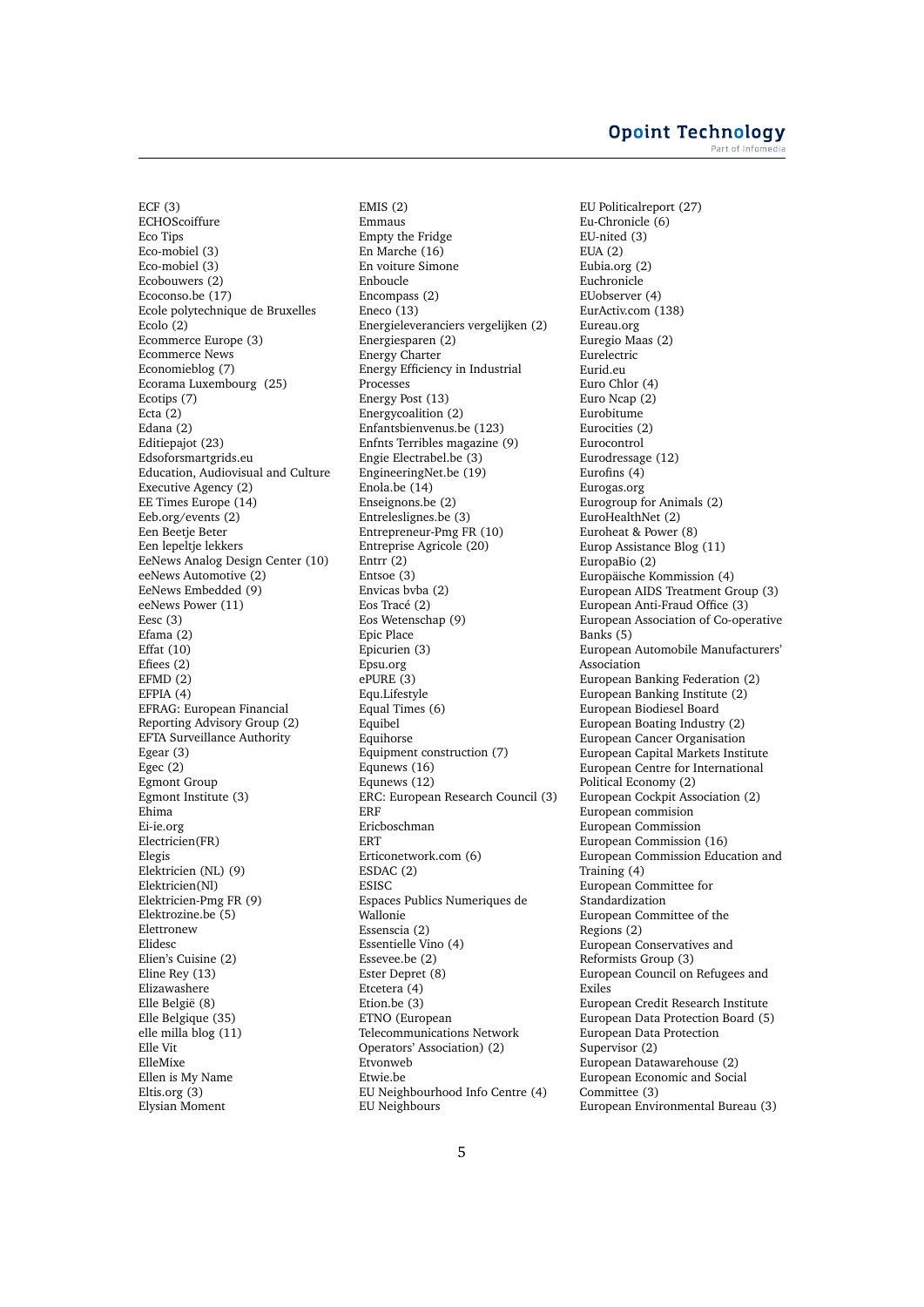European Financial Services Round Table (2) European Food Information Council European Forum for Restorative Justice European Foundation Centre  $(EFC)$  $(2)$ European Group for Generic Veterinary Products European Junior Doctors European Magazine Media Association (2) European Organisation for Research and Treatment o (3) European Organisation of the Sawmill Industry (3) European Parliament EN (11) European Payments Council (2) European People's Party (3) European Policy Centre (2) European Public Health Alliance European Sea Ports Organisation (3) European Solar Thermal Industry Federation (2) European Trade Union Committee for Education (4) European Trade Union Confederation (3) European Trade Union Confederation (2) European Trade Union Institute (3) European Transport Safety Council (4) European Travel Commission (2) European Triathlon Union European Tyre & Rubber Manufacturers Association (3) European Union (3) European Views (8) European Women's Lobby (4) Europebreakingnews Euroreizen (2) Eurosite (2) Eutoday.net (10) Eva vzw (3) Evensi Eventnews.be FR (12) Eventnews.be NL (2) Eventonline.be (2) Eventplanner (9) Evere (2) Evere – NL Everydaymarta Everything Brussels FR (5) Everythingbrussels.be EN (5) Everythingbrussels.be NL (6) Evi Driesen Evi's Journey Excel-foot.be (3) Excilor NL (2) Expatsinbrussels.be (5) Expert Academy

Exploring Life expo-cars.be Eyeline Magazine Vlaanderen (10) Eyes-on-europe.eu (2)  $F1$  Technical  $(5)$ F1i.fr (22) F1journaal (2) Faculteit Rechtsgeleerdheid (2) Faillissements Dossier.be (2) Fakro.be (2) Famhp (2) Familiebedrijf (3) Familiehulp Famiweb.be Fantômas (2) Fara Farma-Sfeer (9) Farming First (4) Faro (6) Farout.be (24) Fashion Vitamins Fashionunited.be (8) Fashionwise.com (2) Favv.be/consommateurs Fédération Wallonie-Bruxelles FBAA-NL (2) FD Magazine (7) Feb Febelfin (6) Febelgra (2) Febelhair (2) Febelux.com (3) Febetra (3) FEBIAC (11) Febiga Fecava (2) Federal Agency for the Safety of the Food Chain (3) Federal public service (8) Federal Public Service Foreign Affairs (5) Federale Assurance Federatie Vrije Beroepen (2) Federation of Veterinarians of Europe (3) Federgon (2) FEDIOL Fedustria Feeling (10) feelingwonen.be (4) Fefco (11) Fegc (3) Femmes d'Aujourdhui (30) Fence Tu in Magazine Ferma (3) Fevia Fidi (2) Fietsersbond Fifty & Me MAGAZINE (33) Figuratie.be Filmmuziek Finance Watch (6)

Financelab (2) Financial Media (2) FINNOVA (2) FinTech Belgium (2) Fiscal Team (2) Five More Minutes (6) Flair (26) Flam3D (3) Flanders DC Flanders Food (5) Flanders Trade (2) Flanders' Care (2) Flashmagazine.be Fleet Europe (37) FLEET FR (5) Fleet NL Fleurcreatif (4) Flightlevel (101) Floor Forum (4) Floortech(fr) Floortech(nl) Flows (3) Fluxnews (5) Fluxys FlyingFinish.eu FM Magazine FR (7) FM Magazine NL (9) Fmb Bmb (10) FNBV (2) Focus Archi (5) Focus Archi Fr (11) Focus on Belgium (8) FOD Economie FOD Mobilitei (2) Fokus Online (40) Folkmagazine Folkroddels.be (28) Fondation pour les générations futures (2) Fondsinfo.be (27) Food & Meat (2) Food and Winegazette (52) Food Engineering & Ingredients (2) Food In Action (8) Food In Action NL (26) Food Industry Food Service Community (2) Foodandwatereurope (2) FoodPro Network (2) Foodprocess-Pmg FR (9) Foodprocess-Pmg NL (8) Foodservice Alliance Foodservices(fr) FoodServices(nl) FoodTec (2) Foratom (7) Fordaq Foreign Policy Instruments Forest.irisnet.be/fr (2) Forum for the Future of Agriculture Foundation for European Progressive Studies (FEPS) (3)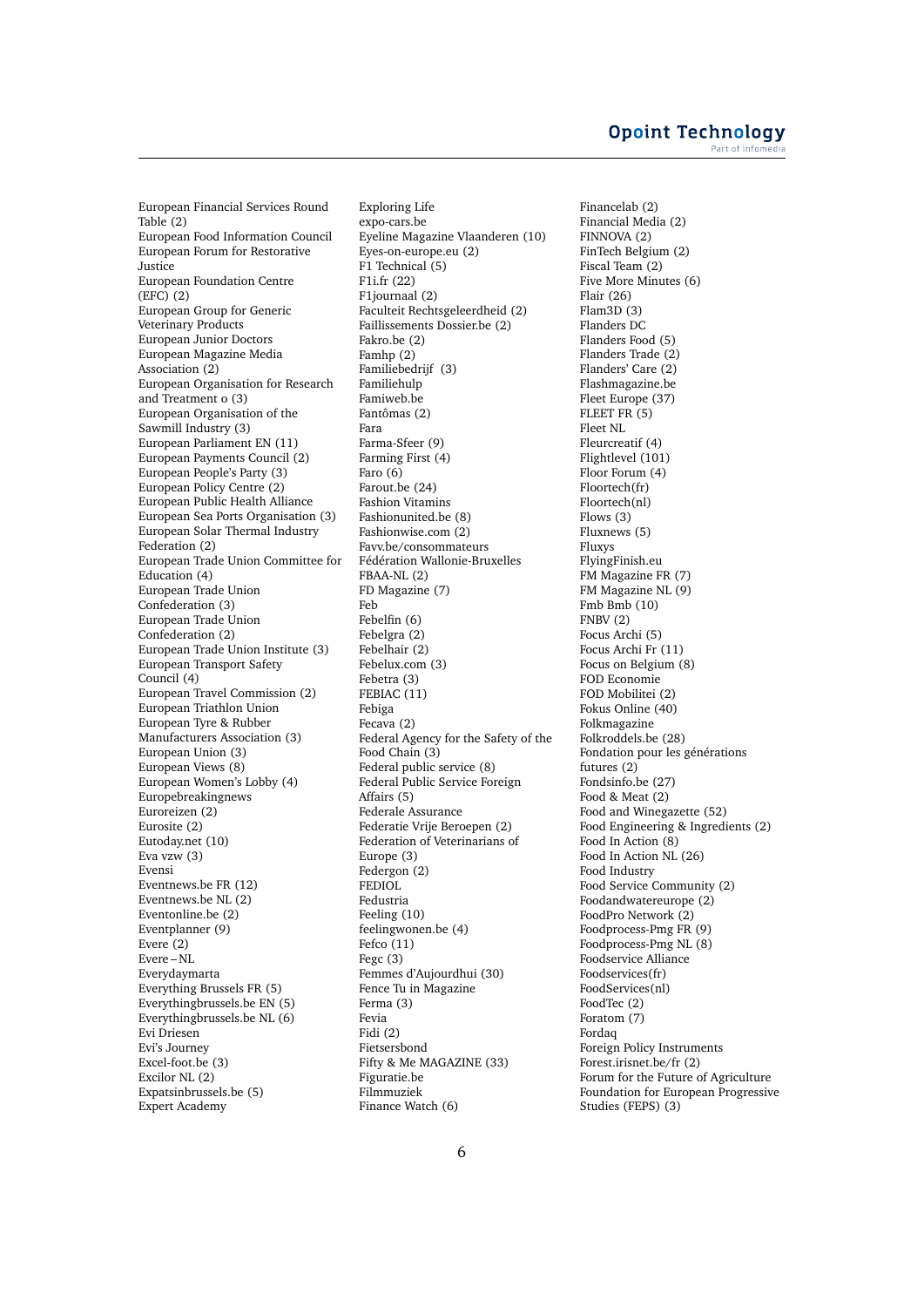Franchise (8) Franchisingbelgium.be (5) Freesun News Freethielvrienden French-Connect (14) Friends of Europe (2) Friends of the Earth Europe (2) FrontView Magazine (6) Frontview Magazine En Frs-fnrs.be (4) FSMB (2) Fuel Cells and Hydrogen Joint Undertaking (4) Fun Radio (7) Futurocité (2) Fvf (2) FWD Magazine (5) GaBI online (15) Gada.be (7) Gael (13) GAEL Maison GAIA (2) Galmaarden (2) Galop (7) Game Mania (2) Game Reviews (4) Gamepunt. (3) GameQuarter 3 (15) Gamerverse (14) GamerZ (9) Games & Co Gamian (4) GamingLaw.Eu (2) Garage Gofflo (17) Gardenpro.pmg.be (Dutch) Gardenpro.pmg.be (French) Gate Seventeen Gauche Anti Capitaliste (17) Gault et Milau GayLive (32) Gazet van Antwerpen (168) Gazet van Deurne (8) GénérationBD Geeko – Le Soir (11) Geekster (12) Geel FM (3) Geert Bourgeois (2) Geestelijk Gezond Vlaanderen (2) Gemeente Aalter (28) Gemeente Alken (2) Gemeente Alveringem Gemeente Anzegem gemeente As (5) Gemeente Asse (2) Gemeente Assenede Gemeente Bertem Gemeente Beveren Gemeente Bierbeek Gemeente Deerlijk (12) Gemeente Dilbeek (2) Gemeente Drogenbos (2) Gemeente Duffel

Gemeente Edegem (2) Gemeente Erpe-Mere (26) Gemeente Essen (11) Gemeente Evergem Gemeente Ganshoren – NL (2) Gemeente Geetbets Gemeente Hechtel-Eksel Gemeente Hoeilaart Gemeente Hooglede (2) Gemeente Horebeke (2) Gemeente Houthalen-Helchteren: Startpagina (2) Gemeente Houthulst (2) Gemeente Hove Gemeente Huldenberg (2) Gemeente Ichtegem Gemeente Ingelmunster Gemeente Jabbeke (2) Gemeente Kampenhout (2) Gemeente Kapelle-op-den-Bos (2) Gemeente Kapellen (2) Gemeente Kaprijke (36) Gemeente Kasterlee Gemeente Keerbergen (3) Gemeente Kinrooi Gemeente Kluisbergen Gemeente Koekelare Gemeente Kontich Gemeente Kortemark Gemeente Kortenaken (2) Gemeente Kruibeke Gemeente Laarne Gemeente Lanaken (2) Gemeente Lede (2) Gemeente Ledegem (2) Gemeente Lichtervelde Gemeente Liedekerke Gemeente Mol (3) Gemeente Niel Gemeente Oudergem Gemeente Tessenderlo Gemeente Tielt-Winge Gemeentebestuur Knokke-Heist (2) Gemeentepelt (2) Gent (2) Gents Milieufront (8) Geraardsbergen (2) Getest op kinderen Getoutoftown.be Gettyimages.be Gewoon-wij.be (16) Gezond (43) Gezondheid en wetenschap (3) Gezondheid.be (134) Gezondverstandig (14) Gim (3) Gingelom (2) Girl Crush Gistel (2) Glabbeek Glass for Europe (3) Global CCS Institute (4)

Global Governance Institute (2) Global Solar Thermal Energy Council (3) Global.techradar.com/nl-be (10) Go PLay TV Gocar (6) Gocar.be French Goed Gevoel (4) Goedgezind (13) Goeiedag (22) Goestjes Golf (6) Gondola (12) Gondola (7) Good Food Bruxelles (7) Goodbye (18) Gooik Gopress GoPress Mobility (25) Gourmandiz (8) Grafisch Nieuws (2) Grand (7) Graphivore Gratis Persbericht Plaatsen Met Persberichten (5) GreaterVenues.com (2) GreenPeace (4) Greenpro (7) GreenTechPower (3) Grensland Actueel (25) Grensnieuws Grenz-Echo (7) Grimbergen (2) **Grimbergs** Grinta (5) Grobbendonk (2) Groen Groen Groeien (2) Groene Prinses GroenLicht.be (2) Grond/Weg/Waterbouw (47) Grootoudersvoorhetklimaat (5) Grootvlaenderen.wpcomstaging.com (2) GUE-NGL (4) Guido (12) Gusmen (2) GWEC (2) H ART (2) Haacht (2) Haaltert Habitos.be/nl (4) Haelvoet Hageland Actueel (23) Halen Ham (2) Hamme Handelsbeurs (3) Hangarflying.eu (37) Hap and Tap Hardware (5) Harelbeke (2) Haspengouw Nieuws (15)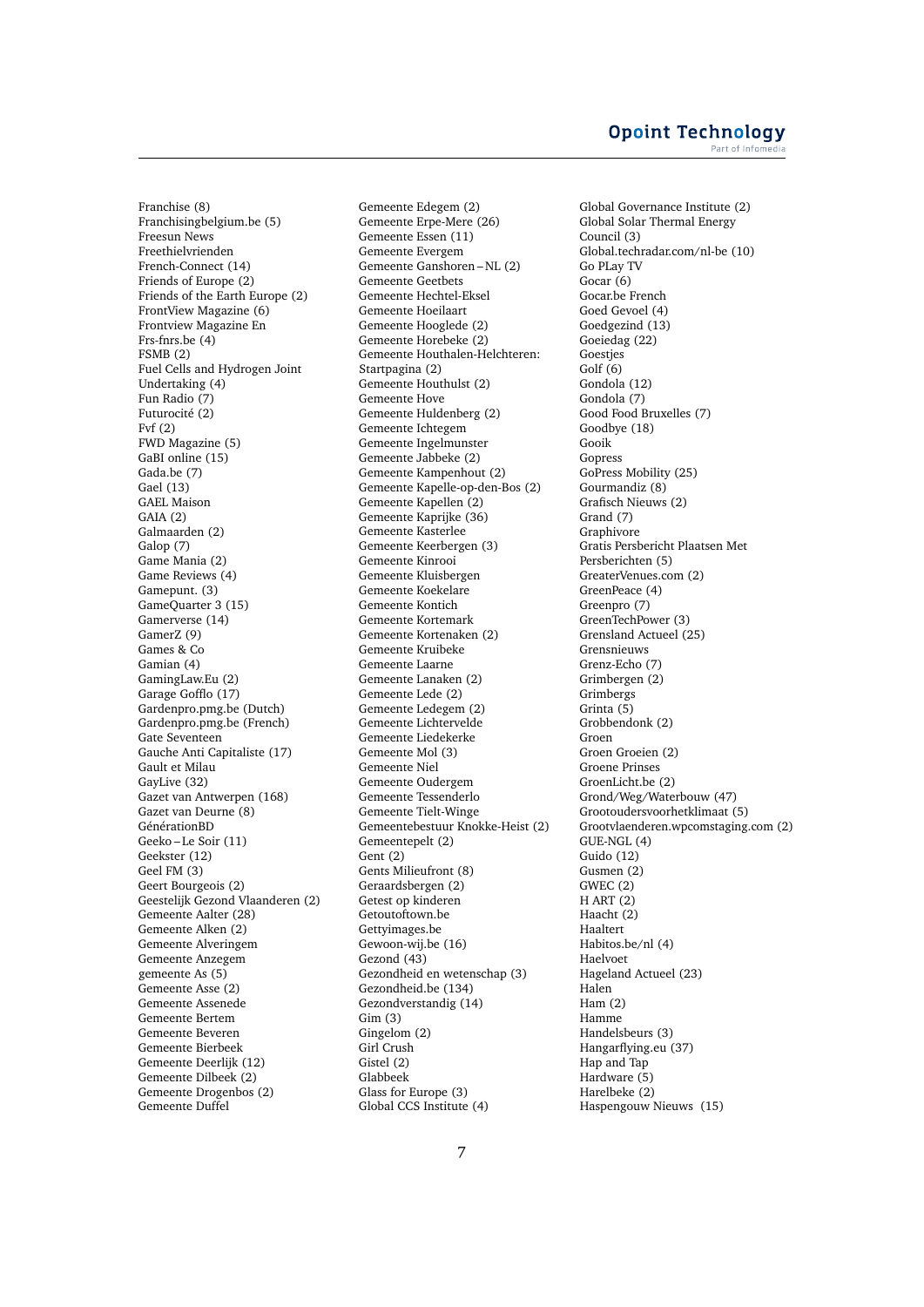**Opoint Technology** Part of Infomed

Hånd Bagage Hdnieuws.blogspot.com Health and Environment Alliance (4) Health work force Healthcare Executive (5) Hectares (5) Heers Heist-op-den-Berg (2) Helan (2) Helenkookt (6) Helispot.be (22) Help-yourself.eu Hemiksem (2) Her Name Is Eva | Herent (2) Herentals (2) Herenthout (2) Herita (2) Herk-de-stad Herne Herselt Herzele Het Belang van Limburg (54) Het Gevolg Het is de Merckx (36) Het Laatste Nieuws (420) Het magazine (2) Het nieuws van West-Vlaanderen (2) Het nieuws vandaag (10) Heusden-zolder Heuvelland.be Hifi.be (5) Highlevel (4) Hitechies (3) HIVA Onderzoeksinstituut voor Arbeid en Samenleving (2) Hockeybelgium (7) Hoeilander.be (8) Hoeselt (2) Hola Hageland Holsbeek.be (2) Holz Fordaq (14) Home Official – Men Magazine (42) Homepage | Literatuur Vlaanderen (15) Homeproved Horeca Magazine (18) Horeca-Belgie (7) Horecaplatform (8) HorecaVlaanderen (2) Hospichild (3) Hot Cuisine de Pierre (10) Hotrec (8) Housingeurope (4) HR Alert (4) HR Alert Hr Info (8) HR Magazine (6) HR Magazine (4) HR News EN HR Nieuws NL HR Square FR (7)

HR Square NL (6) HRMblogs.com Hrwf http://radioexclusief.weebly.com (3) Hulshout (2) Humanistisch Verbond (3) Humbug (4) Humo The Wild Site (19) Hungry for More (6) hyboma.be Hydrocarbons21 (2) I Am A Fashioneer I Eco I love my pixel IBeauty (2) Idelux (2) Idf.org (2) Idgroup (3) Idiots Beer (2) IDM (2)  $Ieb(12)$ Iebschool IEN Ieu Monitoring (36) IEX (3) IFJ Global (3) Ikgeraakerniet  $ILvA(2)$ Imagicasa (3) Imagine Magazine (10) Imago Magazine (2) Immoweb. $-FR(17)$ IMOB Imog Impact (2) In Flanders Fields In Vino Veritas (33) Inagro (2) Inagro (2) INAMI inc.ouni.be Inclusion Europe (2) Independent European Vape Alliance Indiestyle (6) Industrial Automation (36) Info Garage (2) Info-Turk Infomotive.be Infopunt Publieke Ruimte (2) Informaticien.be (47) Infosteel.be Infrabel (3) Infrastructure FR (7) Initiativecitoyenne.be Initié de la Bourse (6) Inlandnavigation (7) Inmemoriam (2) Innovatief (40) Inschrijven Inshore & Yachting (2) Insignificant.be (24) InSites Consulting

Installatie en Bouw België (49) Insurance Europe (2) Int site (4) Intenational Society of Nephrology (2) Inter Press Service (7) Intergraf (2) Interieurbouwenschrijnwerk (7) International Fragrance Association International Health Policies (2) International Partnership for Human Rights (3) International Post Corporation (3) International Trade Union Confederation Internetgazet (10) Internetgazet Heusden-Zolder Invacare.be (2) Invader.be (7) Inventi (2) Invest in Wallonia (2) Investeurope (4) Investig'Action FR (29) InvestingHaven (5) Investmentofficer FR (10) Investmentofficer NL (8) inVlaanderen (20) Ipis  $(4)$ Ips Journal (16) Iriscare/fr (3) Iriscare/nl (2) Ishs (2) italysegreta.com (4) Itcentraal (4) ITdaily (11) Itinera (6) ITUC Survey of violations of trade union rights Ivago IVM Milieubeheer (5) JACK (6) Jardin & Loisirs Jazz'halo (3) jenni from the block (30) Jep (2) JET Magazine Limburg (9) Jette Bruxelles – FR (2) Jette Bruxelles – NL (2) Jll (2) JM-Hospitals (4) Jobat (7) Joe Fm (3) Joellerochette (13) Join Commission Joinup (6) Joliette Jongerenplaneet Joods Actueel (6) Judgehype Diablo III Judgehype Hearthstone Judgehype Heroes Judgehype Starcraft II Judgehype Warcraft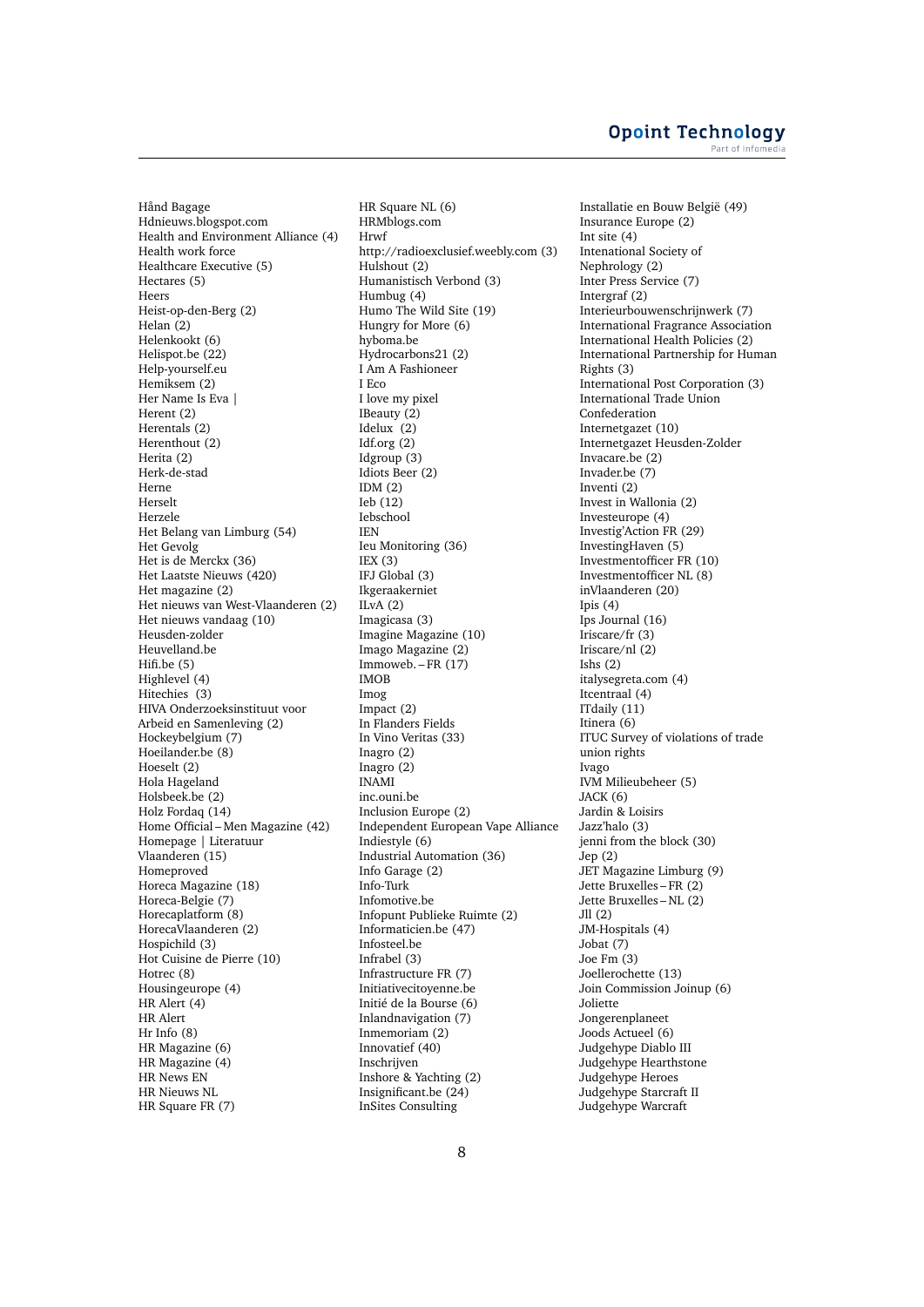Judgehype World Of Warcraft Julie Van den Driesschen Jump Jump Seat June.be (5) JV Magazine (38) K.U. Leuven (2) Kaagent.be (3) Kairos (2) Kalmthout Kanaal Z (29) Karoo.me (7) Kathleen Van Brempt KBC KBC Securities Kboetiek.pmg.be (2) Kellylicious (3) Kenniscentrum Data & Maatschappij KERK & leven Kerknet (3) Ket brussels (31) Ketnet Keukenbouw (4) Keys And Chords (2) Keytrade Bank (2) Kids Universe Kidswelkom Kidswelkom Kif Kif (4) Kim Van Oncen Kiosk(fr) (9) Kiosk(nl) (9) Kiss And Makeups Beauty Blog (4) Klara (32) Klasse (21) Klassiek-centraal.be (17) Kmo insider (89) Kmo starter.biz Knack Knack (128) Kneistikrant knokkestore.be Knokketalks.be Knowledge4policy.ec..europa.eu koekelberg Koekelberg/nl Koken op hakken Kokerellen Kom op tegen Kanker (2) Koninklijke Racing Club Genk (3) Koogo.be Kortenberg (2) Kortessem (2) Kortfilm Kortrijk (2) Kraainem Krant van West-Vlaanderen (24) Krantenkoppen Kriskookt (16) Krispeeters Kruishoutem (2) KU Leuven nieuws (6)

Kunstwerkt Kurier journal (2) Kuurne kuurnemotors.com KVC Westerlo Online (2) Kvk.be (2) Kvmechelen (3) Kvo (2) kwaito (2) KWB Online L'actualité du saut d'obstacles (6) L'Altra Sicilia L'Echo (47) L'Entreprise (18) L'ESPRIT JARDIN (4) L'Eventail (18) L'Investisseur La Buvette de Aplages La commune de Berchem-Sainte-Agathe (2) La cuisine à quatre mains La Derniere Heure (155) La Libre (64) La Ligue des familles (9) La Meuse (65) La Meuse Luxembourg (77) La Nouvelle Gazette (47) La paillette frondeuse (3) La Pointe (7) La revue nouvelle La vie de Maxime Laakdal (2) Laatjebouwen (9) Lacapitale Brabant Wallon (55) LaCapitale.be (64) Lachronique (10) lacinquiemefacade.be/fr (3) Lacsc.be (3) Laitetelevage.be (6) LaLibreAfrique (7) Laloidesseries.lalibre (24) Landbouwleven (6) Landen (2) Langemark-poelkapelle Laprovince.be (88) Latanie Latitudes (7) Lavenir (79) Lazy Monday (6) Le carnet de la liste socius Le Forem Le Gourmand Belge Le JDE Le Journal de l'Architecte (8) Le Journal de l'Evasion (3) Le Journal des Enfants Le Journal du Médecin (8) Le Petit Moutard (3) Le Pharmacien (6) Le Sillon Belge (7) Le Soir (220) Le Spécialiste (8)

Le Suricate Magazine (2) Le Vif (55) Le Vif Weekend.be (71) Leaseurope (2) Lebbeke (2) Lebruitduofftribune.com (21) Leefmilieu Brussel Leen Loves Style Legal News (11) Leiedal (2) Leisurepoolseurope Lekker van bij ons (13) Lendelede Lennik Leopoldsburg Lequimag (6) Leredacteurauto.be (14) Les Amis de la Terre Les Billets de Deashelle (3) Les critiques (4) Les lubies Les petits belges Les Plats Pays (6) Les Territoires de la Mémoire Lescarnets Lesimpactantes (7) LETec Letz be healthy (7) Leuropeennede Bruxelles (6) Leuven Actueel (4) Leuvenmindgate.be Lev3lup.be:: Home (7) Leven in Leuven Lexgo (8) Libelle (10) Libelle Lekker (3) Liedekerke (2) Lier Woonplezier Lierde Liesellove Lievegem Life Magazine (9) Life On Sneakers Lifestyle Spot LIFRAS asbl Lighting Europe Lille.be (2) Lima's Wardrobe Limburg (2) Limburgnieuws.be (45) Link2fleet/fr (6) Link2fleet/nl (6) Linkebeek  $Lint(2)$ Linter (2) Live Nation Live, Life and Dream livingbythesea.be Livios (10) Livios (10) Ln24.be (9) Lo-Reninge (2)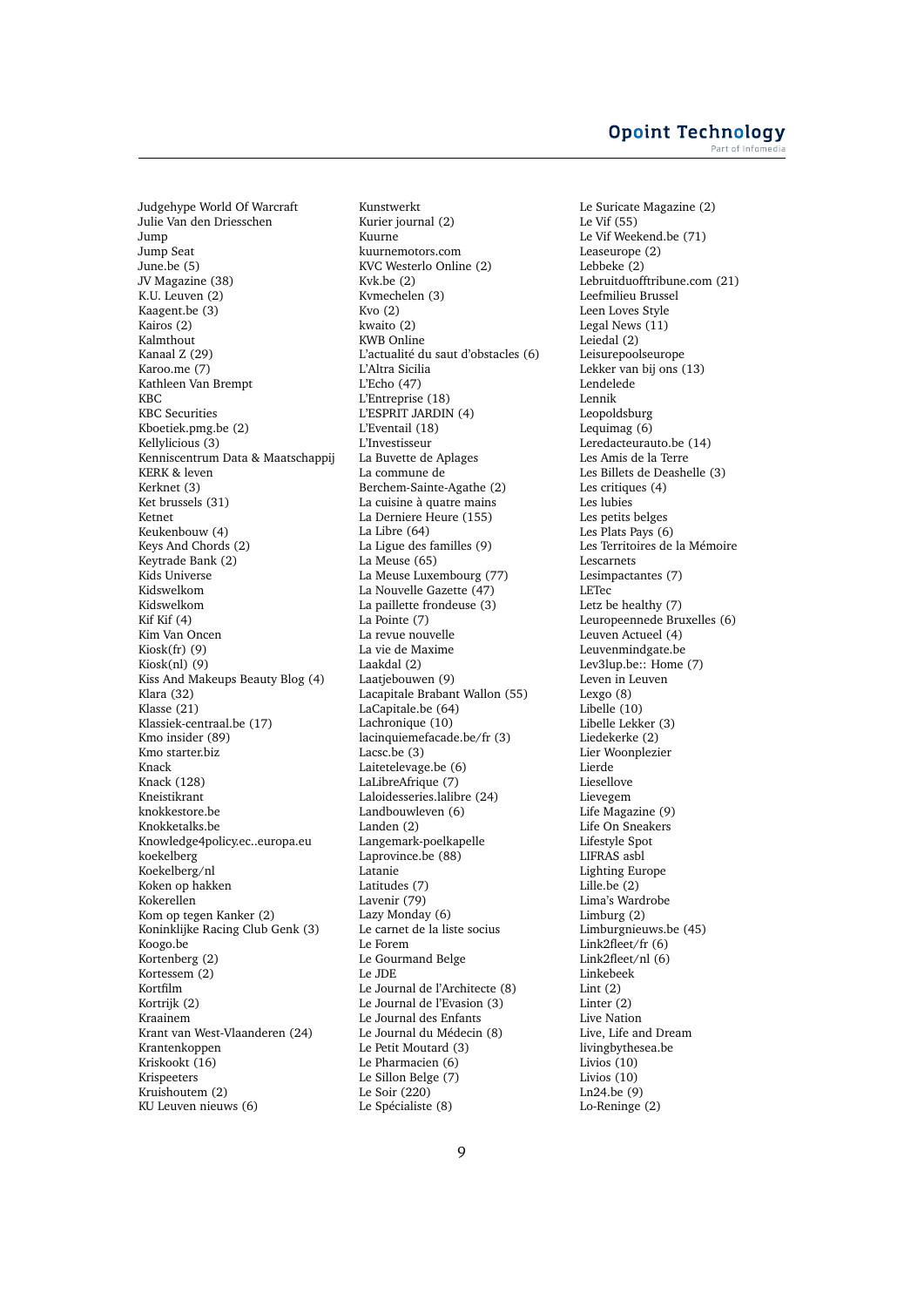Localyse (2) Lochristi (2) Lofficiel FR (12) Lofficiel NL (5) Logia vzw (15) Logistiek.be (4) Lokaal bestuur Hoegaarden (2) Lokeren.be Lommel (2) Londerzeel Lonnies Planet Louise Blogt (8) Love For Porsche Love life love fashion (12) Lovinglymom lpost.be (7) LRM (2) Lubbeek.be (2) Lubri Technics Lubri Technics FR (5) Lumenpro Luminous Dash (15) Lummen.be (2) Lydian (2) M Touch Ma Blog Attitude Ma vie en vert Maarkedal.be (2) Maaseik.be (2) Maasmechelen.be Machelen.be (2) Machine Learning Group Madamemonsieur (3) Made in Antwerpen (10) Mademoiselle Le K Blog Trotter Madshrimps Magazine Media (3) Maggie De Block (3) Maintenance Magazine (5) Maintenance-Magazine (5) Maisons Ossature Bois Maisonslash.be (10) Maldegem.be (2) Male Avenue Maleisie.be (2) Malle.be (2) Mama Van Vijf mama.libelle.be (53) Mamabaas.be Mamasgezondetips (5) Mandelnieuws (3) Mandy's nail ManOeuvre (18) Manon Van Aerschot Marc Vanel (3) Marie Claire België (96) MarketScreener (20) Mastercooks.be (3) MAtélé (19) Maximumfm (2) MaxxMoto (3) Médecins Sans Frontières

Médor (3) MCB Trading Mechelen (2) Medcare.be Medi-Sfeer Medi-Sphère (9) Media Diversity Institute (2) Media Marketing FR (7) Media Marketing NL (14) Media Specs Media Specs (3) Media-pact.com (2) Mediahuis (2) Medialaan.be (3) Mediaspecs (2) Medicines for Europe (6) Medinews.be Mediplanet (2) **MediQuality** Medisquare.be (8) Meerhout.be (2) Meersmaak is een food & travel blog (3) Meeting Media Group (6) Mega-Games-Le-Blog Meise (2) Melanie Velghe Melkveebedrijf (2) Melle Melonthecake Members Only (8) Members Only/fr (9) Men Trend Menen (2) Menoto (2) MenStyle (15) Mensura (4) Merchtem (2) Merelbeke (2) Merksplas (2) Meroso Foods (16) Mesen (2) Metaalvak (2) Metallerie (20) Metaltech Meteovista (2) Metiers.siep.be Metro (33) Metro Time (10) Meubihome (2) Meulebeke Miamologue – Bien manger – Bien boire – Bien vivre Mice Magazine (5) MICHELLE DESMET Middelkerke (2) Miettes d'ailleurs Mijn Kapitaal (6) Mijn Stad (13) Mijnportefeuille (11) Mijnpuurleven Mil (4)

Milkywaysblueyes Minatica Minimi FR (10) Minimi NL (10) Minimomblog (7) Minnebelle MINT Nieuws MIPEX (6) Miramiro Mirror of Fashion Mise en Place (10) Miss Foodwise Mister Emma (5) Mister Market Magazine MIVB (8) Miwa (2) MNM (26) Mo (5) Mo.be/en Mo.be/fr Mobiel21 Mobility by Olivier Mobilitybusinesssolutions (11) Mobilitybusinesssolutions (11) Mobimed MOC (4) Mode in Belgium (7) Mode-inc.be Modern Building Alliance (2) Modeunie (2) Moerbeke (2) Mol (3) Molenbeek – FR (2) Molenbeek – NL (2) Momu Mon blog Mon Petit Bazar Bien Rangé Ou Presque (3) Mon Programme TV Monarchie (3) Monard-D'Hulst (2) Moncapital.be Monde qui Bouge (5) MoneyStore.be (12) Moneystore.be (2) Monica Harmony MoniteurAutomobile.be Monsport Magazine (16) Monumentenwacht (2) Mooi Verouderen Moorslede.be (2) Mora (3) Morningstar (5) Morsum Magnificat Mortsel.be (2) Motelmama (5) Motion Control (8) Motion Control FR (8) Moto 80 (8) Motojournal (8) Motokicx (6) Motoren en Toerisme (3)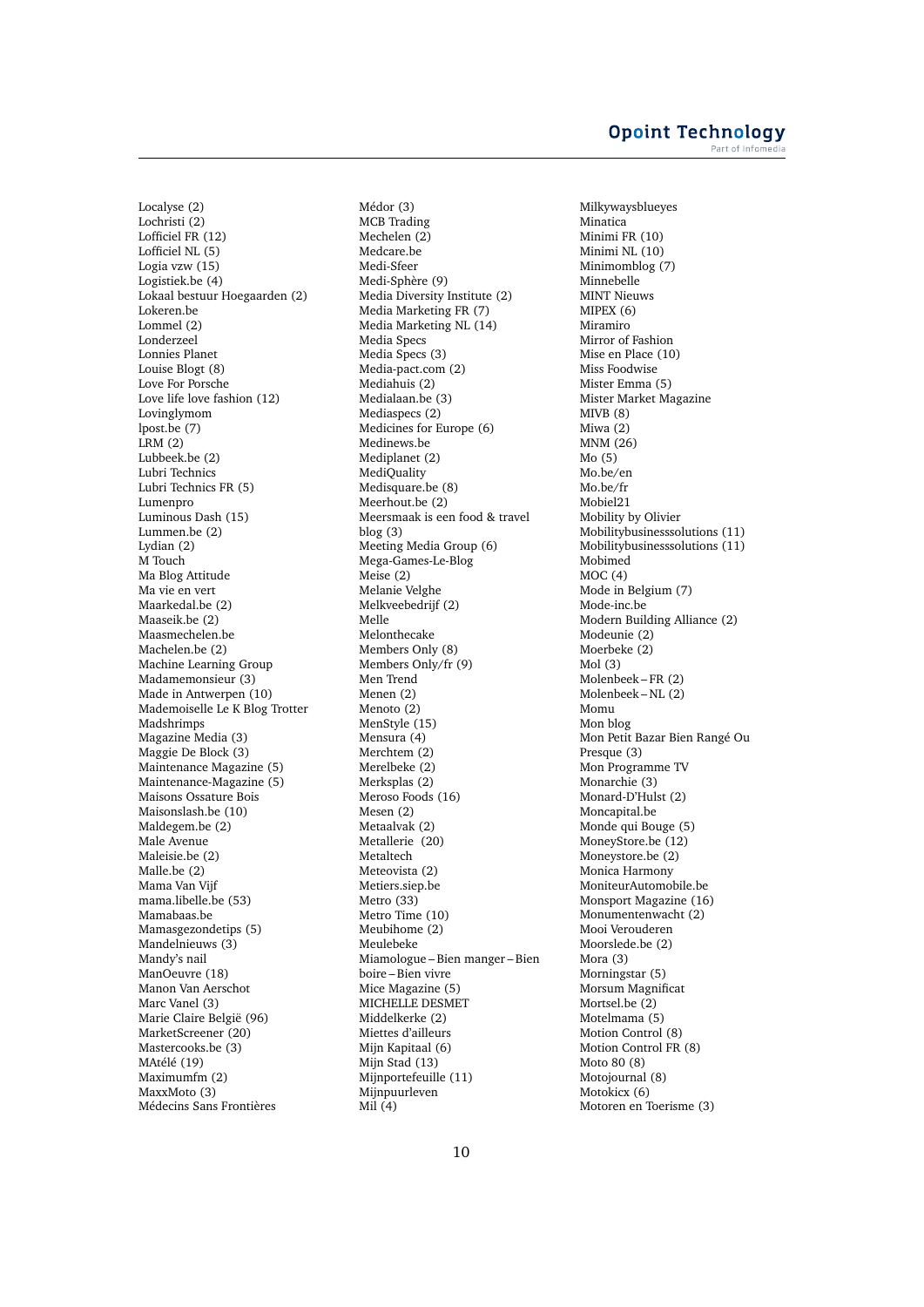#### **Opoint Technology** Part of Infomer

Motorlife (14) Motornieuws **Motorrijder** Mountainbike (9) Moviepulp.be (9) Mr.be Mrjln (2) Ms Sep.be (2) MsAprilFish MSN België (23) Msn Belgique (18) Mt.be (47) mtv.be Mu in the City (2) Mudoo (3) Multimodaal Vlaanderen Music in Belgium (7) Musiczine.nl (12) Must Be Yummie (15) Mutualité Chrétienne (2) Mutualités Libres MVO Vlaanderen (4) Mvslim (15) MXMag (52) My Beautiful Europe My Life Time My Science (3) Mycsn (2) Mytopknot Nafte (3) Nathalie van den berg National Bank of Belgium (3) National Oilwell Varco (2) Nato (10) Natuurpunt (2) NavWeb Navy Recognition (3) Nazareth (2) Nós Cá Fora (10) Nelos.be Netonline (9) Netties.be Netwerk (2) Netwerk Duurzame Mobiliteit Netwerk tegen Armoede (12) Neuron (6) Neuron (3) Neutraal Syndicaat voor Zelfstandigen (3) New cars (4) New Europe (13) New Security Magazine (6) NewPlacesToBe News Industriall Europe (2) Newsclip (11) Newsletter.echa.europa.eu newsmonkey (8) Newsmonkey (23) Nextconomy FR (2) NextConomy NL (5) NICE (2) Niedziela (12)

Nieuw-Vlaamse Alliantie (2) Nieuwerkerken.be (2) Nieuwpoort.be (2) Nieuws & verwachte verkeershinder (2) Nieuws uit Zuienkerke (15) Nieuwsblad (413) Nijlen.be (2) Ninove.be (2) Nipro Pharmapackaging  $Niam(2)$ Nl.woluwe1200.be Nnieuws.be (4) Noordernieuws NOORDlink Nordeclair (111) Nordpresse (13) Nostalgie Belgique (3) Nostalgie NL Notabene-magazine (12) Notele (8) Nouvelles Graphiques (4) NPT Procestechnologie (2) NRJ Belgique (2) Nspv (8) NucNet (8) Numerikare FR (4) Numerikare NL (3) Nuniya (2) Nuus.be (14) NV Tunnel Liefkenshoek (2) Nweurope (4) Nxtpop (4) Nymphette O2 Bikers Objectif-moto Oblis (2) Oceanenergy Europe Oh my goodness Ohlalala (2) Ohleuven.com Okey Lalibre (7) Okv Olen.be Oliviaponcelet Ombudsman Des Assurances OMP (2) Onco Methylome (2) OncoHemato (5) OncoHemato (5) Onderdak (33) Ondernemers ondernemen voor iedereen Onderox.be (2) Onem.be (2) Online Beleggen bij Online Broker LYNX Onlineretailer.be (8) Onlyhumans Oostende Oosterzele.be Oostkamp.be (2)

Oostrozebeke.be (2) Open & Agile Smart Cities (4) Open Banking Europe (2) OpgewekTienen (2) opticar-belgium.be (2) Opwijk.be (3) Orde Der Artsen (2) Orde Van Vlaamse Balies (4) Orgalim (3) Organisatie Duurzame Energie (3) Ori Orphea Ostbelgien Direkt (13) Oud-heverlee.be (3) Oud-turnhout.be (2) Oudenaarde.be (2) Oudenburg.be Ouder Blog Oudsbergen (3) Out (22) Outdoorfan.be/fr (6) Outdoorfan.be/nl (11) Over Baloise Insurance Overijse.be (2) Oxfam Solidarité (3) P&V (12) P-magazine (11) Packagingmagazine.be Pageinextremis Pagtour (17) Painet Patisserie Palnws (5) Panika (15) Paris Match (25) Parlement Européen Belgium (2) Partena Ziekenfonds (2) Partena-professional (4) Party Industries Pasar (6) Pascaljassogne.wordpress.com Passiefhuis (2) PassionSanté (20) pattyn-occasions.be Pedalar (4) Peer (2) Peggy Timmermans Make Pentahold Peoplesphere-FR (6) Peoplesphere-NL (2) Pepatino kinderkleding Aalst Pepingen (2) Persinfo (23) Persradar magazine Persregiodender.be Petandgardenpro (9) Peuple Féerique Pharma Sphere (2) Pharma.be Pharmaplanet.be (2) Philippe & Partners Philippe Muyters (6) PinGetest (2)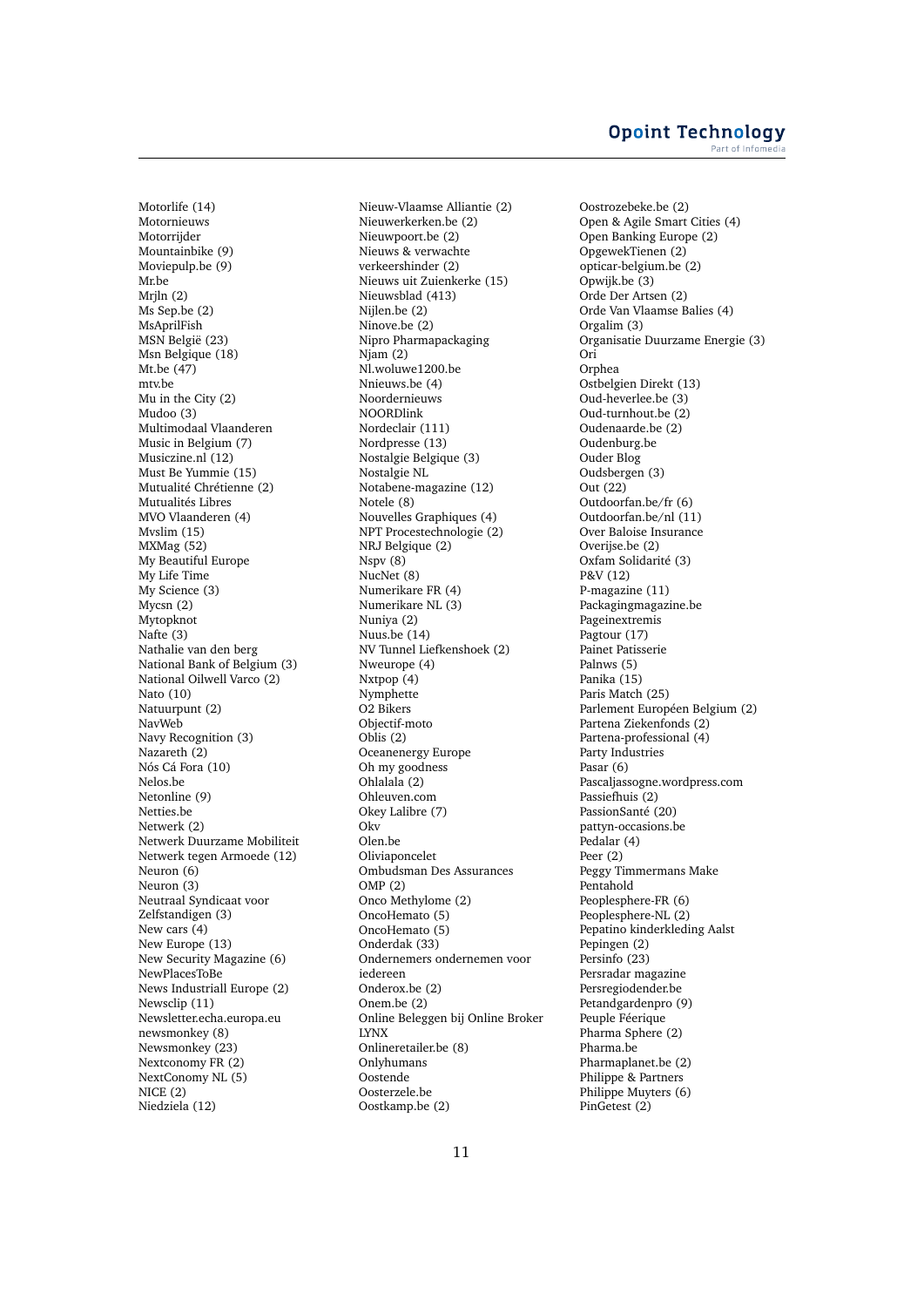Pinterest Pittem (2) Plan (4) Planet Future (8) Planet Health (6) Planet Parfum FR PlattelandsTv Play Station PlayAgain (8) PlayStation clan (8) Plumes-et-paillettes Plus Magazine (4) Pmg (2) POD Maatschappelijke Integratie PointCulture (2) POLIENNE (12) Politico – EU (28) Politie Politiezone Antwerpen (2) Pollenmag.com (9) Polycaro<sup>(3)</sup> POM Antwerpen (2) Pom Limburg POM West (3) Pomov.be (2) Poperinge (2) Port of Antwerp Bruges (3) Port of Antwerp EN (3) Port of Antwerp Netherlands (3) Port of Zeebrugge (3) Portaal Belgium.be EN (2) Positiefcontact (2) Post Europ (3) Potimanon POUR LA SOLIDARITÉ (9) Power Technics FR Powerblog.be Press Club Brussels Europe (2) Press-start.be (15) Pretparken (2) Prevent (2) Print Power (4) Pro-RealEstate.de (2) Processing & Control News Europe (5) Productivity.be EN Productivity.be FR Productivity.be NL Proeftuinnieuws (8) Proesthetic Profacility – Home (35) Professional (10) Professional FR (8) Projecto (6) Projecto Fr (5) Projecto.be (12) Promoz.be (3) prosport.pmg.be (16) Protection of personal data Provincie Antwerpen (4) provincie Limburg.be (9) Proxi – Liège

Proximus (11) Proximus Blog Proximus Sports NL (12) Prpro EN Prpro NL Psychologies (7) PUB (26) PUB NL (19) Pump Technics FR Pump Technics NL Puratos (3) Pure off the road (5) Puredeluxe (7) Putte (2) PxlBBQ (9) Pzazz Qmusic Be (5) **Ontsport** Quefaire.be (67) **Ouindo** Quovadisart Racb Racing Mechelen (2) Racing World (10) Radio 1 (6) Radio Contact (4) Radio MIG (4) Radio2.be (21) **Radioreflex** Radyonou RAEC Mons Rallyandraces.com Rallylovers.be (3) RandKrant (4) Ranst (2) RASFF Ravels Realitijd Recto Verso Sports (2) Recyclepro.be (46) Red Racing Green (7) Redactie24 (30) Regards d'Ardenne en Luxembourg belge Regional It (9) Regiotalent.be Reisfanaten.be Reisgoesting (7) Reisreporter (10) Reisroutes (15) Reizen.be (9) Rekad.be Rekto Verso Rend Evenement (7) Renew Europe (2) Renewable Energy Press (6) Reno-solutions (2) Renovate-europe (2) Res (2) Retail Choco (16) Retail Detail Belgie (9) Retail Detail Belgique (15)

Retail Detail Belgium (9) Retail pro FR Retail pro NL (2) RetailUpdate (9) Retie Reumanet (2) Revimex Revirton.be (4) Revolve Media (14) Rexel Belgium Rfc-seraing.be Riebedebie.be (4) Riemst (2) Rijkevorsel Rijksdienst Voor Arbeidsvoorziening (2) Ring TV (52) Riorama (3) Risk Compliance (2) RIZIV Rmt News International (20) Rob Tv (11) Rode Kruis (4) Rode Neuzen Dag (3) Roeckie's World (8) Roeselare (9) Ronse (2) Roof Tech FR (11) Roof Tech NL (11) Roosdaal Rosalia Rose Cocoon Rotselaar (2) Roularta Media Group (3) Royalantwerpfc.be Rsca.be Rsca.be (2) RTBF Info (16) Rtc Télé Liège (137) Rtl Belgium (2) RTL info (88) RTV.be (6) Rue de Surène Rula (2) Rumst.be (3) Run Love Dream Runners' Lab (10) Running And More (2) Rusty Revolvers (2) Sabzian (7) Saint-Gilles (2) Saisonnier.net (2) saman.be (8) Sanilec-Pmg (30) Sap-rood.org (22) Sappi Global (2) Sarah De Gheselle Saveurs (7) SBS Studbook (7) Scaldistournai.eu (2) ScenesBelges (3) Schaarbeek – NL (5)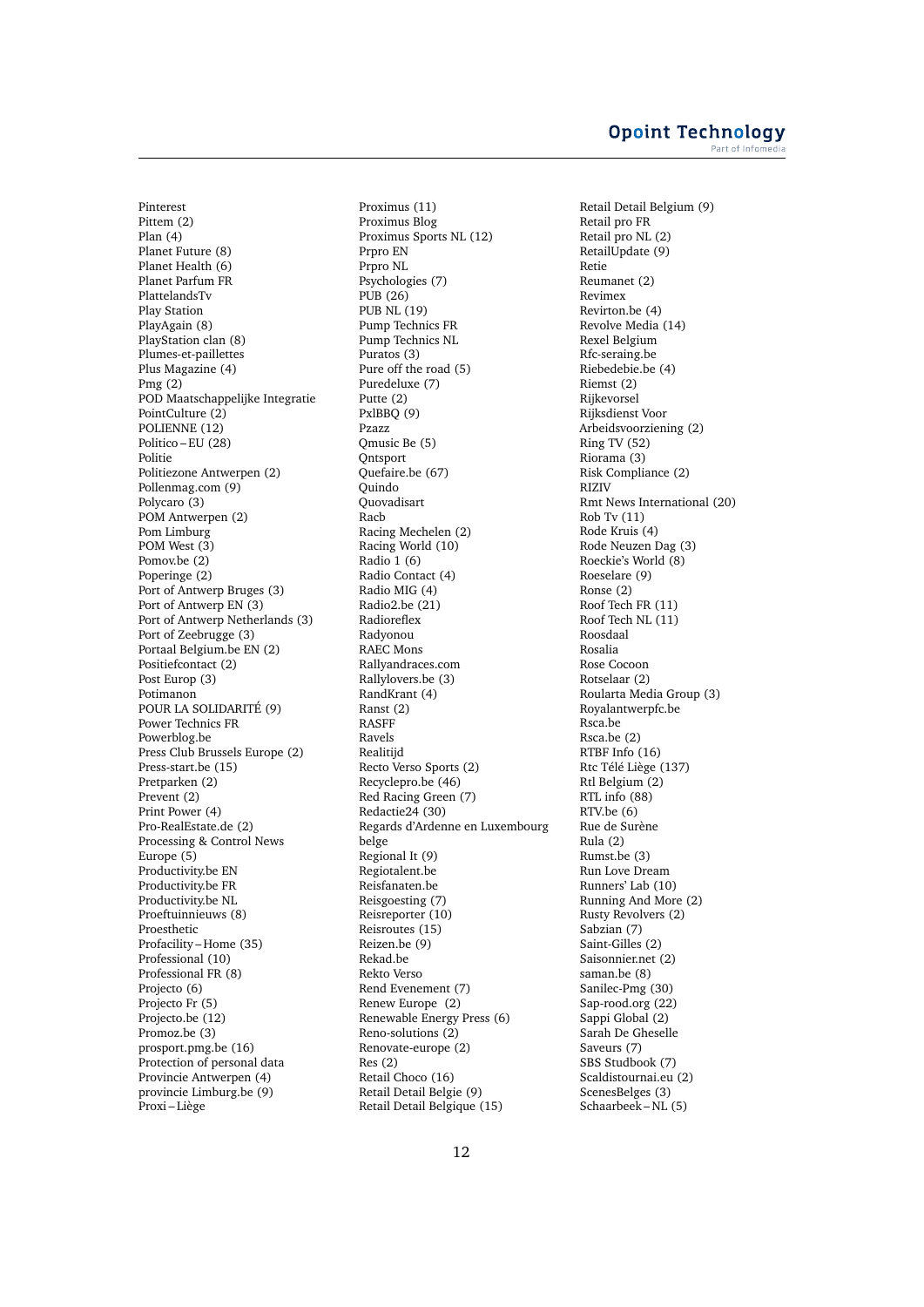Schaerbeek – FR (3) Schamper (5) Schelle.be Scherpenheuvel-zichem.be Schilde.be (2) Schoolit (7) Schoten.be (3) Schrijnwerk FR (10) Schrijnwerk NL (20) Script(fr)  $SD$  Worx  $(4)$ SD Worx blog SDM Verkoop Season 1 (3) Seatrade.com seayouson.com (3) See You There (8) Seineschelde (2) Selectos (46) SeniorenNet (5) Senitas Senseigaming.be (2) Sensoa (2) Sentiersduphoenix.be (8) Sentral.kluwer.be Served By Soberon Service Public Fédéral Emploi Travail Et Concertation Sociale Service Station Magazine (8) SEVEN RADIO (5) Sfeja SGI Europe Sharemyfood (19) Sharkattackfashionblog.com Shoes Magazine(fr) (5) Shoes Magazine(Nl) (5) Shoot Showbizz24.be (10) Showbizzkrant (5) Showbizzplaza (13) Showbizzsite.be (11) Shvenergy.com Sibelga (27) Sibos  $(4)$ Side-Line (2) Silkeblogs.com Simont Braun (2) Simple Morane Single Resolution Board (2) Sint Truiden (5) Sint-amands.be (2) Sint-genesius-rode.be (2) Sint-gillis-waas.be (3) Sint-katelijne-waver.be (2) Sint-laureins.be (2) Sint-lievens-houtem.be Sint-martens-latem.be Sint-niklaas.be (2) Sint-pieters-leeuw.be (2) Sint-pieters-leeuw.eu Sint-truiden.be (2) Sixpacks.be

Sjakes.com (8) Skin (10) Smarksthespots.com (25) Smart2Zero smet-bossaerts.be Snipe Today (3) Snoozecontrol.be (2) SNPS So-gentlemen Social security Belgium (4) Socialists & Democrats (7) Sofindev (2) Solarheateurope.eu (2) Solidaire (2) Solidaire Solidaris Solidaris de Liège Solutions Magazine (5) Solutions Magazine Belgium (4) Solutions-belgium Soluxions Magazine Solvay (3) Sonderling Soudal Group (3) South & Pepper (23) Spaargids.be (8) spaarvarkens.be Spacepage (23) Specials Speed Speed Action TV Speed Magazine (5) SPF Économie (5) SPF Mobilité (2) Spiere-helkijn.be (2) Sport (5) Sporting Lokeren OVL Sporting-charleroi.be (2) Sportkipik (26) Sporza (13) Sprinkles on a cupcake Stabroek.be Stad Aarschot (2) Stad Brugge (3) Stad Diest (3) Stad Diksmuide (3) Stad Geel (2) Stad Genk (2) Stad Gent (2) Stad Halle Stad Hamont-Achel Stad Hasselt Stad Hoogstraten Stad Ieper (4) Stad Izegem (2) Stad Leuven (2) Stad Zoutleeuw Staden Stadsbestuur Dilsen-Stokkem (2) Stampmedia Standard.be (2) Star in the grass

Star Parc Startups (2) Steenokkerzeel (2) Stekene Stephanie Smolders (4) Steps – Steps Magazine (8) Sterartiesten.be Sterck-Magazine (3) Sterrennieuws (2) StoneFund Strandverblijf (2) Streamwijzer België (34) Streekgenoot (32) STRIPGIDS (2) Studio Brussel (5) Stvv.com (2) StyleFever (5) StyleLab Such a Girl (8) Sudinfo (388) Surfers Paradise Suriel Susanova (20) Sustainablefuels.eu Svenmichiels SVH (2) Sweet Lily rose. Tagmag (4) Tales from the Crib Tandem Tech (2) Taptoe (2) Tartes Yaya (11) Tasted4you.be Télé Moustique (21) TéléMB.BE (24) Télépro (11) Télésambre (6) Tchak ! – La revue paysanne et citoyenne qui tranche (7) Td.blog (13) Teacups & Dresses Tech & Leven (5) Tech Care(Fr) (4) Tech Care(nl) (4) Tech Link (2) Technologium TechPulse (3) **TED** Tellmemore.media (13) Tempo-Team (2) Temse Tendens.tv (20) Tenniskrant.be (23) Tennisplaza België (8) Ternat (3) Terra Nostra Terramag (18) Terramag FR (19) Terroir Tertio Tervuren (3) Test-Aankoop (19)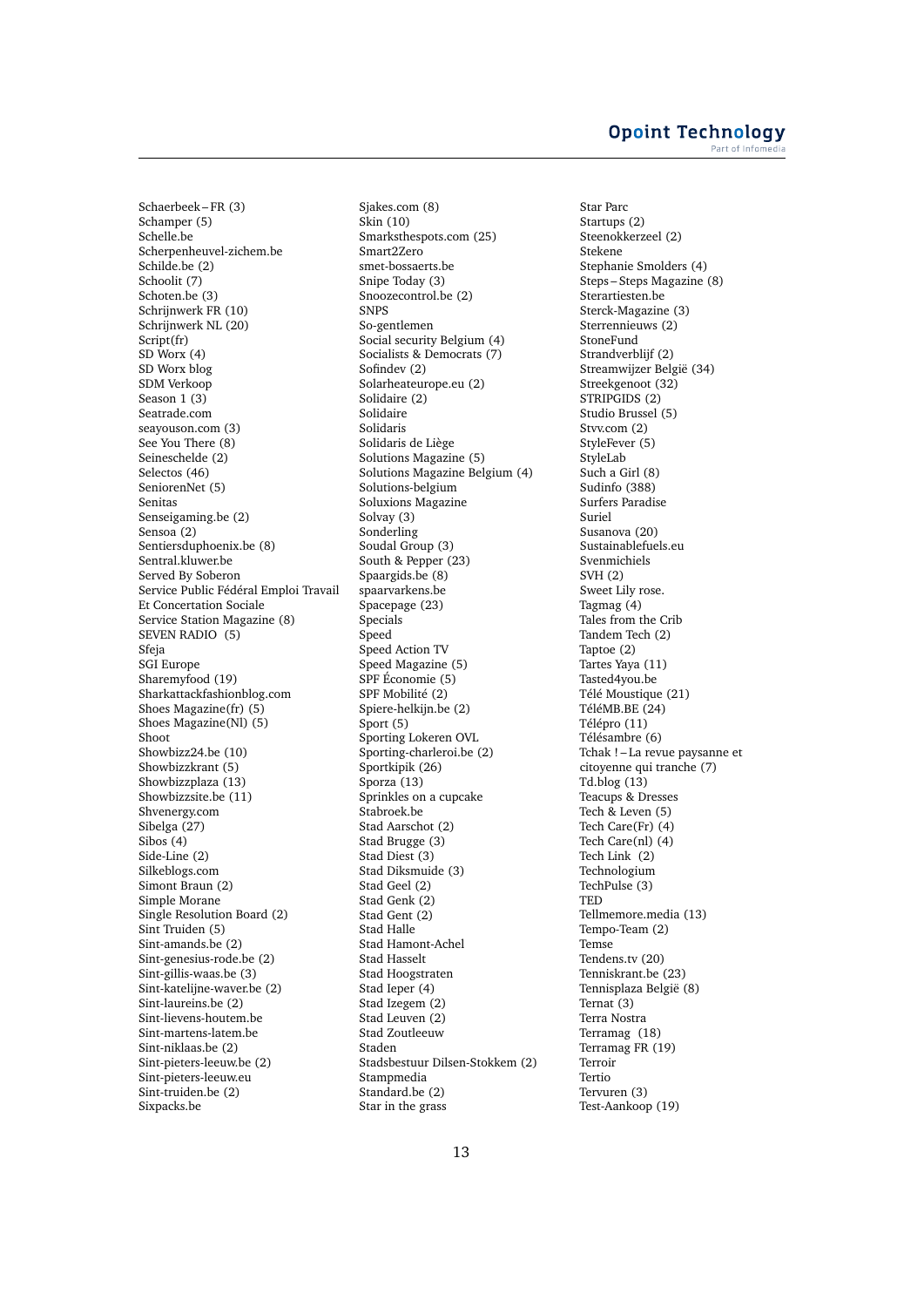Test-Achats (41) Teveel kookboeken The Africa-EU Partnership The After Work Blog The Art Of Living (2) The Back Road Chronicles The Brussels Magazine (6) The Bulletin BE (9) The Conservative (2) The EFQM News Wall The European Consumer Organisation (6) The European Files (8) The Fashion Loonatic The Flonicles – slow attitude (6) The Greens – Home (2) THE JOURNEY OF RUTH The Life Factory (24) The Life Factory The Low Countries (8) The Me Parks News (6) The Messy Chef (5) The Pack (12) The Parliament Magazine (17) THE STYLING DUTCHMAN (7) The Tasting Club The Value Chain The White Studio (3) The World (18) the-retrohouse.com (2) Theartcouch.be | De Community Van En Voor Kunstliefhebbers! (10) Thecrickets (5) Themeparkfreaks.eu (32) Themeparksnews/de (4) Themeparksnews/en (4) Themeparksnews/fr (4) Theo tuurt Thepinkperfectionist.be Thewardrobediary Thewildgirl.com This is Belgium This Is How We Read Thuiszorgwinkel Tiberghien (2) Tielt.be (2) Tienen.be (3) **Tiidschrift** Tijdschrift voor Cardiologie (2) Tilia.Law (5) TIM FR TIM NL Timeless Elegance Tinekes Cucina Tinynews (10) Tips en advies Tjapke Op Reis Tjoolaard TL Magazine (7) TLV $(3)$ Todayinliege (2) Toerisme Leiestreek

Together Magazine (17) Tomate-Cerise.be (28) Tongeren.be (2) Top Radio (2) Top Security topzorgwarmhart.be Torhout.be (3) Toujours Maxime Touring (9) Tourisme-avesnois Touristico (2) Touristicogay.be (3) Tractebel Engie.com Tractor Power (3) trade.ec..europa.eu Traject Mobility Management (5) Transfer Markt (2) Transparency International EU (2) Transporama (4) Transport & Environment (4) Transport Media (35) Travel Eat Enjoy Repeat (2) Travel Tomorrow (38) Travel Update (12) Travel-Magazine.be FR Travel-Magazine.be NL (6) Travel360benelux.com/fr (4) Travel360benelux.com/nl (5) Travelboulevard Travelchecker (20) Travelfun Travellikeapro.be (25) Traxio Treinbestuurder.be (2) Tremelo.be Trends (16) Trends Tendances Economie (20) Trevion Trip Advisor (15) Trivano (2) Tropicalidad trucks-schoutteet.com (2) Tuinadvies.be (21) Turn it inside out (9) Turnhout.be (3) Tuur met pruimen TV Limburg (3) TV Lux (4) Tv Oost (12) TVCom (4) TVvisie (5) UBA (4) Ucb Uccle (2) Ucm Magazine (4) Uecbv (2) UEMS (3) Uit de keuken van Levine UiT in Vlaanderen (3)  $UITP(3)$ Uitpers (5) Ukkel – NL

Ultrason (9) ultratop.be Une fée dans les étoiles! Unicorns & Fairytales (32) Unife (2) Union des Villes et Communes de Wallonie asbl (5) Union of International Associations Union Saint-Gilloise (5) Union Wallonne des Entreprises United Nations and Peoples Organisation (6) Universitair Ziekenhuis Gent Université catholique de Louvain (5) Université de Liège (2) Université de Mons (2) Université de Namur (2) Université Saint-Louis (2) Universiteit Gent (4) Unizo (3) Upca Bvvm (3) Uptr.be Urbanmag (2) Urgent.FM (3) Urologic.be (6) UZ Brussel (2) UZ Leuven UZA (2) VAB $(8)$ Vac Vacancesweb (3) Vaderklap.be Vaisseaux, coeur, poumons (11) Vakantieweb (4) Valuechain (13) Van Lanschot (3) vanderheerennico.be Vanessablogt Vanillemeisjes.be VAPH (2) VAR (12) VAREN Magazine (13) Vastint (2) VBO Verbond van Belgische Ondernemingen Vbo.be VCB.be Vdab (15) Veb (2) Vedia (36) Veldritkrant.be | Een heldere kijk op het veldrijden (4) VeloceToday Velofans.be (4) Venticool.eu Venues (2) vereenooghe.mbcc.be Vermeiren (2) Vero does this Vertigo (7) Vetexbart Veurne.be (2)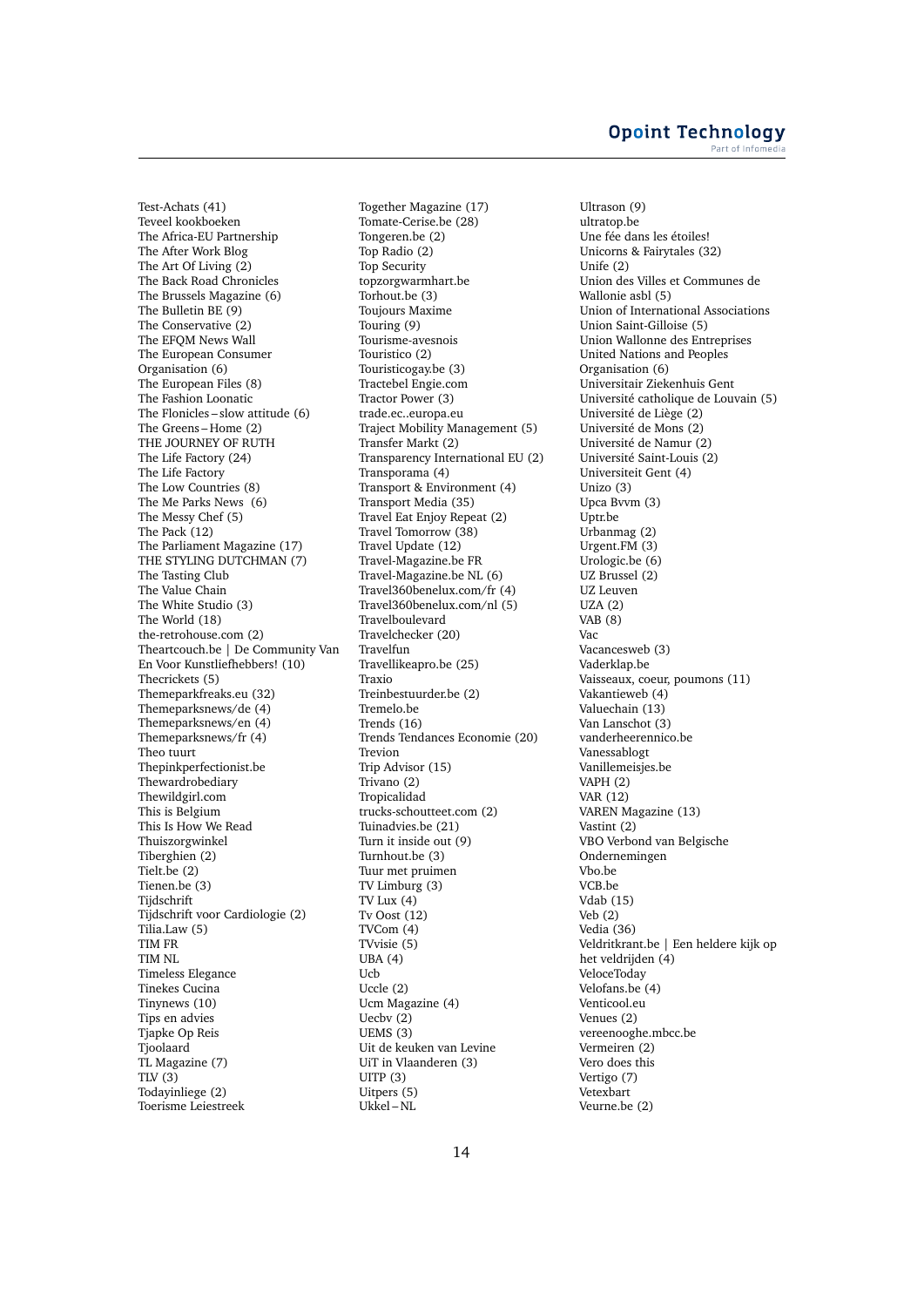VI.BE (4) Vias.be VIB (2) Victors.be Vil (2) Vilt (2) Vilvoorde.be Vind alle zwembadbouwers belgië Vinogusto Viralbandit.com (9) Vita International (7) Vivat (42) Vivreabruxelles.be (45) Vlaams ABVV (3) Vlaams Artsensyndicaat vzw (2) Vlaams Instituut Gezond Leven (2) Vlaams Nieuws Vlaams Parlement Vlaamse Federatie van Beleggers (5) Vlaamse Ouderenraad (2) Vlaamse Sportfederatie (2) Vlaamse Wielrijdersbond Vlaamsparlement (2) Vlaanderen (3) Vlaanderen Vakantieland Vlaanderen.be (3) Vlaio.be (2) Vlam (2) Vlamingen in de Wereld Vlan.be (3) Vleteren.be (2) Vleva.eu (2) Vliz (10) Vlozo Vmx (2) VO Event VO Event VO Event Voeren.be (2) Voetbal Belgie (5) Voetbal24.be (16) Voetbalkrant (5) VoetbalNieuws (3) Voetbalprimeur.be (7) VOKA – Vlaams Economisch Verbond (3) VOLLEY VLAANDEREN (2) VOM Vonk Vorselaar.be Vorst.irisnet.be (2) Vosselaar.be (2) votre-sante.net (4) Vraagenaanbod.be (6) Vredeseilanden (2) VREG (2)  $VRI - DE(8)$ Vrije Universiteit Brussel (2) Vroom FR (2) Vroom NL (3) Vrouwenvoetbalkrant (3) VRT News Fr (8)

VRT NWS NL (26) VRT.be:: Home (8) VSOA Defensie (2) VSOA Politie (2) VT Deco (2) Vtwonen BE (26) Vulpia (2) VVBAD (11) vvh.be (2) VVSG Waaskrant.be (12) Waasland-beveren.be (2) Waasmunster.be (3) Wablieft (2) Wachtebeke.be Wal.autonomia (2) Walfoot Wallonie (6) Wallonie Presse Wandelverhaal (11) Wanderful.design Wanderlust on the Rocks Wannderful (9) Waregem (2) Wase Wind (2) Watch-it.be (12) Watches by Themes (2) Waterland Watermaal-Bosvoorde – NL Watermael-Boitsfort – FR Waterschoenen Watersnelweg Watertrends Wattedoen (36) Waw magazine (3) Waw Magazine – nl (3) Wawamagazine (8) We Are Heroes Webdeco Websenior.be (6) Website FSMA (2) Website Gemeente Gavere (2) Website Lier Weddenopsport (2) Week-ends (9) Wegen & Verkeer (2) Wegenbouw (2) Weliswaar (6) Weljong.be (2) Welkom bij ZNA! Welkom op Zulte.be Wellen (3) Wellness (2) Wemmel Wervik (2) West-Vlaanderen.be (2) Westerlo Westnieuws.be Westtoer (36) Wetteren (2) Wevelgem Wezembeek Oppem (2)

Whiskynotes.be (23) Why.brussels Wichelen Wielerflits (BE) (5) wielerkrant.be (7) Wielsbeke (2) Wifty (10) Wijnegem WijnIdee (3) Wijnkennis Wilfriedmag (2) Willebroek (2) WindEurope (2) Wine and words (2) Wingene Winter Sport (6) Wintersport begint op wintersport.nl Wit-Gele Kruis (2) With Kids On The Road (2) Wittewoede.be (4) Wochenspiegel.be (13) **WOEF** Wolterskluwer.be (18) Woluwe-Saint-Lambert – FR Woluwe-Saint-Pierre (2) Woluwe1150.be/nl (2) womenpoliticalleaders.org (5) Wommelgem.be (2) Wonen Landelijke Stijl (10) wonenna60.be WoonBlog World Customs Organization (7) World Wanderista Worldsteel (2) Would Be Chef Door Sven Ornelis (4) Wowwatchers (5) WTV-Focus (23) Wuustwezel.be (2) WVI WWF (2) Wwf.eu (3) www.kusterfgoed.be www.lisedesmet.com (3) www.lofficiel.be (10) www.nieuws7.be www.popsss.com (4) www.tagtik.be (4) www.topbruselas.com (32) www.vbro.be Xcentric – Right Networks Xenadvies (3) Yokebe FR Yokebe NL Young Wild Free Your Own Personal Shopper your-car.be Youthforum Yummy Planet Zalu (14) Zandhoven.be (2) Zappware.com Zaventem.be